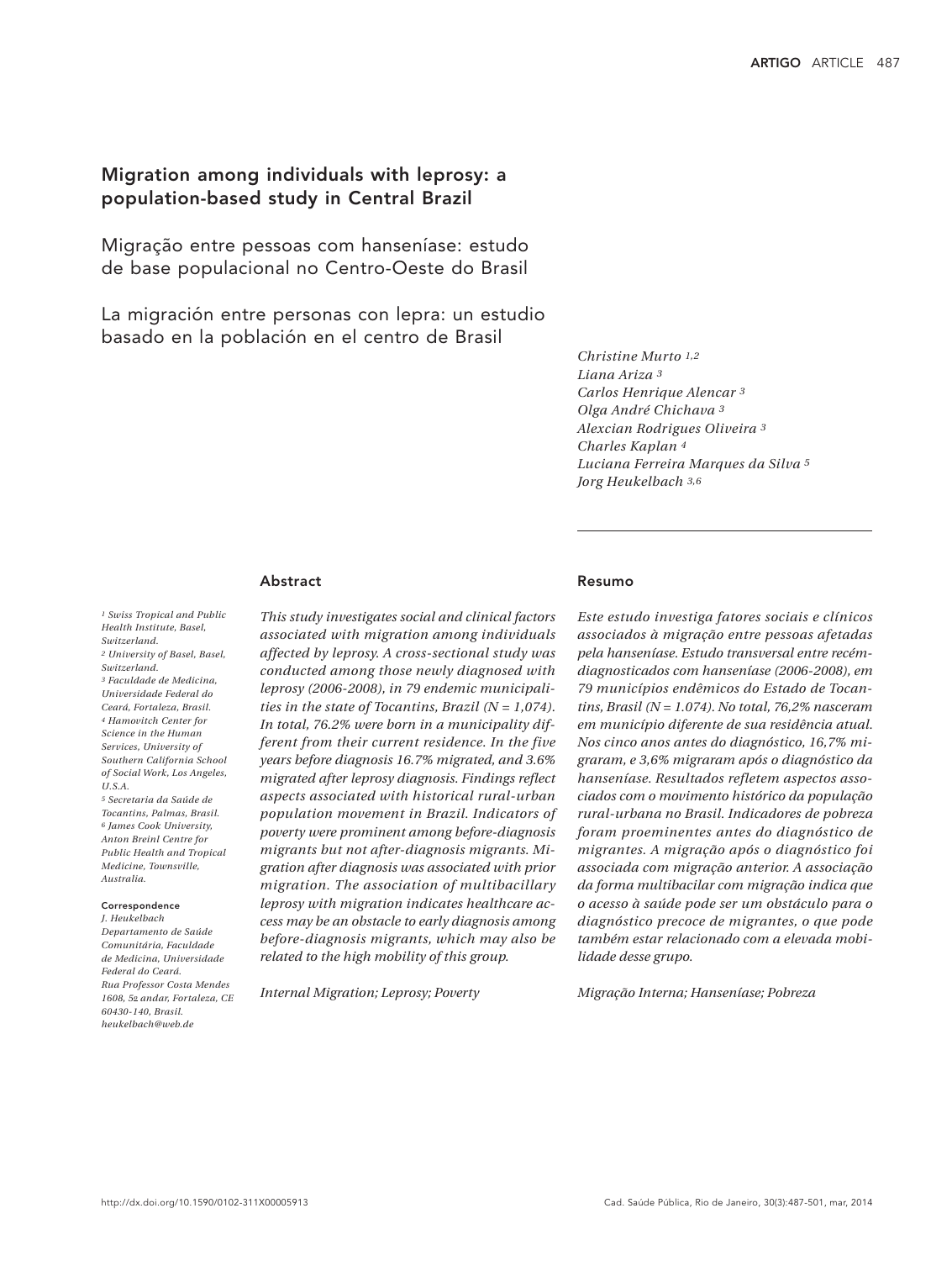## Background

Leprosy remains a public health problem in endemic pockets among several countries throughout the world, including Brazil. Migration has been identified as one of the social determinants that can influence health and risk for neglected tropical diseases (NTDs) 1,2, and is considered a possible factor in leprosy susceptibility and distribution in Brazil 3,4. Other neglected diseases have also been associated with population movement, including leishmaniasis 5,6 schistosomiasis 7,8,9, and Chagas disease 10. Migration can increase the risk of NTD transmission and susceptibility, as non-immune migrants move into areas of NTD endemicity, and infected migrants may return to non-endemic areas through circular migration or permanent movement 5,7.

There are many reasons for migration: employment opportunities and access to better infrastructure, such as healthcare and education, can attract migrants from other areas 11,12; while the socioeconomic environment, including poor job opportunities and low wages 12,13,14,15 influence the decision to migrate from the place of origin. This is especially reflected in rural to urban population movement. In Brazil, migration has historically been stimulated by strong disparities between poor rural areas in the northeast of the country and large urban centers, a pattern typical of migration flow throughout Latin America 16. Recently, there has been a shift in migration dynamics toward rural in-migration 17 resulting from opportunities in civil development projects and agricultural expansion. National policies and regional economic disparities and conditions can influence the direction and duration of migration 5, and temporary or circular patterns 18,19,20.

A complex relationship exists where low socioeconomic status and poor education influence job skills and employment options, creating urgency for movement, particularly to urban areas creating uncontrolled growth around city perimeters. Poverty and biological vulnerability converge in crowded and substandard housing in areas lacking basic sanitary conditions, access to clean water and other utilities, factors that are also associated with leprosy transmission 4,21,22. These crowded living conditions that include close proximity to individuals with leprosy, particularly multibacillary leprosy, increase the risk of infection in comparison to other social contacts 22,23,24. In Brazil, household contact monitoring is part of the national leprosy surveillance strategy, as is monitoring leprosy among children as an indicator of ongoing active transmission 25.

Understanding leprosy transmission dynamics is important for insight into how population movement complicates disease control 5,7. As World Health Organization (WHO) strategies increasingly move toward greater control and elimination of NTDs, a focused examination of factors associated with migration in those affected by the disease is necessary to better integrate interventions aimed at disease control and elimination. This study has the goal of supporting the Brazil Ministry of Health Leprosy Control Programs in providing services for migrating populations. The study was designed with the objective of identifying demographic, socioeconomic, health-service related and clinical factors associated with migration before and after diagnosis with leprosy in an affected population.

## Methods

## Study design

This cross-sectional study was designed as operational research to provide evidence for improvement to the national and state leprosy control programs. All municipalities included are located in a major endemic cluster identified by the Brazilian Ministry of Health as high-risk areas for leprosy 26.

## Study area and population

Tocantins, the newest Brazilian state located in the north region, is a leprosy hyperendemic area with the highest incidence in Brazil – 88.54/100,000 inhabitants in 2009 (Health Informatics Department. http://tabnet.datasus.gov.br/cgi/ deftohtm.exe?idb2011/d0206.def, accessed on 10/ Apr/2011). With one of the fastest growing agriculture-based economies, Tocantins attracts labor migration with more than one third of the population coming from a different state and more than one half born in different municipalities 27,28.

The target population included all new leprosy cases diagnosed between 2006 and 2008, who were living in endemic municipalities. Individuals living outside of the cluster, those with mental illness or other characteristics that hindered interviews were excluded. Relapsed leprosy cases and those who died after diagnosis were also not included.

## Data collection

Municipality Health Secretariats were informed by the Tocantins State Health Department about the study and field visits were coordinated for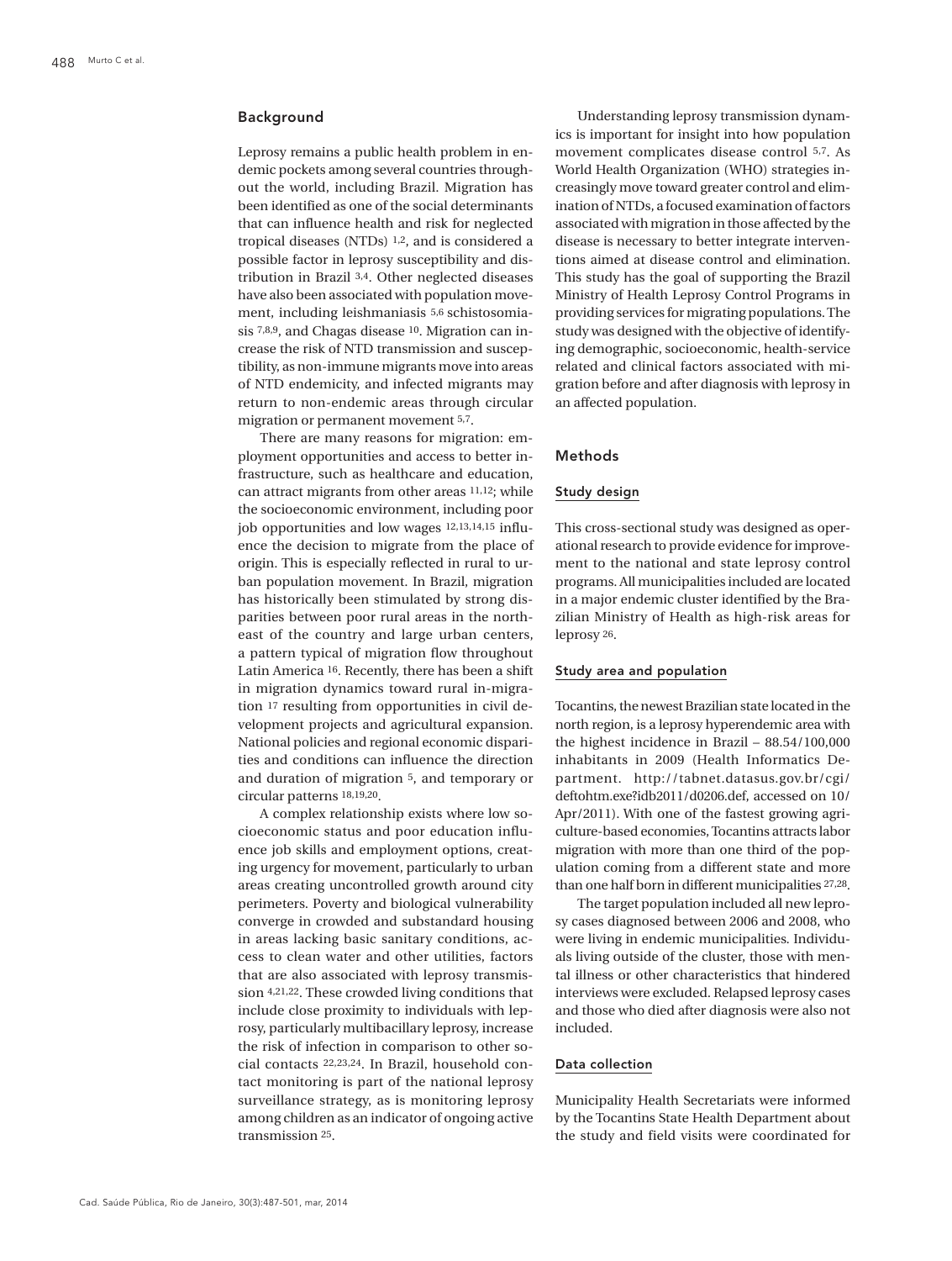data collection. The study population was identified through the database of the National Information System for Notifiable Diseases (SINAN). Patients were invited through Community Health Agents to participate in the study and to be interviewed at the local health care center. Home visits accompanied by local Community Health Agents were performed when individuals did not present at the health care center.

Data collection was conducted between September and December 2009. Clinical data were collected from patients' charts. All other variables, including information on migration, were investigated by interview using structured questionnaires. Data collection forms were composed of six groups of variables, and information on migration itself: (1) Socio-demographics (sex, age, marital status, education, employment); (2) Housing/Economic variables (household density, household income, area of residence, utility access; (3) Disease-related variables (clinical form of the disease, operational classification, grade of disability at diagnosis); (4) Health services variables (visits by community health worker, access to health services); (5) Migration variables (length of time at residence, migration before and after diagnosis); and (6) Attitudes and reported practices regarding leprosy and its cure. For detailed information on migration, study participants were asked for the municipality and state of their birth, where they had lived during the five years prior to diagnosis, and whether they had moved after diagnosis.

## Data analysis

Bivariate analysis using Fisher's exact test was conducted whereby socio-demographic, economic, clinical, health service-related and attitudes/practices variables were compared between migrants with leprosy and non-migrant residents with leprosy (Table 1). These variables were investigated for their association with three different (migration) outcome variables: (1) migration after birth, defined as municipality of birth different from current municipality of residence; (2) migration during five years prior to leprosy diagnosis; and (3) migration after diagnosis. Migration after birth provided a baseline for any lifetime migration, while migration before diagnosis was limited to the average five year latency period for leprosy onset, which is also the current standard in the Brazilian Census survey and reduces recall bias in the survey. As migrant multi-stage migration was also considered, we allowed for non-exclusivity between the three migration outcomes being investigated in the bivariate analysis.

Odds ratios and their respective 95% confidence intervals (95%CI) were calculated. Theoretically meaningful confounders (age, income, gender and education) were investigated in the bivariate analysis by determining their association (p < 0.05) with the three migration variables. Only age was a potential confounder. Income was not associated with the three migration outcomes and education was no longer significant among birth migrants after controlling for age. As internal migration is equally distributed between males and females in Brazil 29, and the sample is also equally distributed between males and females, gender was not believed to present confounding. Additionally, only one of the migration outcomes in the bivariate analysis was significantly associated with gender.

A separate multivariate logistic regression analysis was conducted for each variable found to be significant in bivariate analysis with a p-value < 0.05 controlling for age. Adjusted odds ratios for the association of migration before diagnosis and after diagnosis migration outcomes compared to non-migrant residents were calculated.

Data were entered twice, using Epi Info software version 3.5.1 (Centers for Disease Control and Prevention, Atlanta, USA) and cross-checked for entry-related errors. Shapiro-Wilk test and histograms were used to assess normality. Data analysis was conducted using Stata version 11 (Stata Corp., College Station, USA).

### Ethics

The study was approved by the Ethics Research Committee of the Federal University of Ceará (Fortaleza, Brazil) and by the Ethics Research Committee of Lutheran University of Palmas (Palmas, Brazil). Permission to perform the study was also obtained by the Tocantins State Health Secretariat, the State Leprosy Control Program and the municipalities involved. Informed written consent was obtained from study participants after explaining the objectives of the study. To avoid any harm, strict confidentiality was kept, and the diagnosis was not revealed to others, including family members. Interviews were conducted in private. In the case of minors, consent was obtained from a guardian.

### Results

The sample was selected from 2,160 individuals diagnosed with leprosy between 2006 and 2008. A total of 1,074 individuals from 79 municipalities were included in the analysis. One municipality did not diagnose any cases of leprosy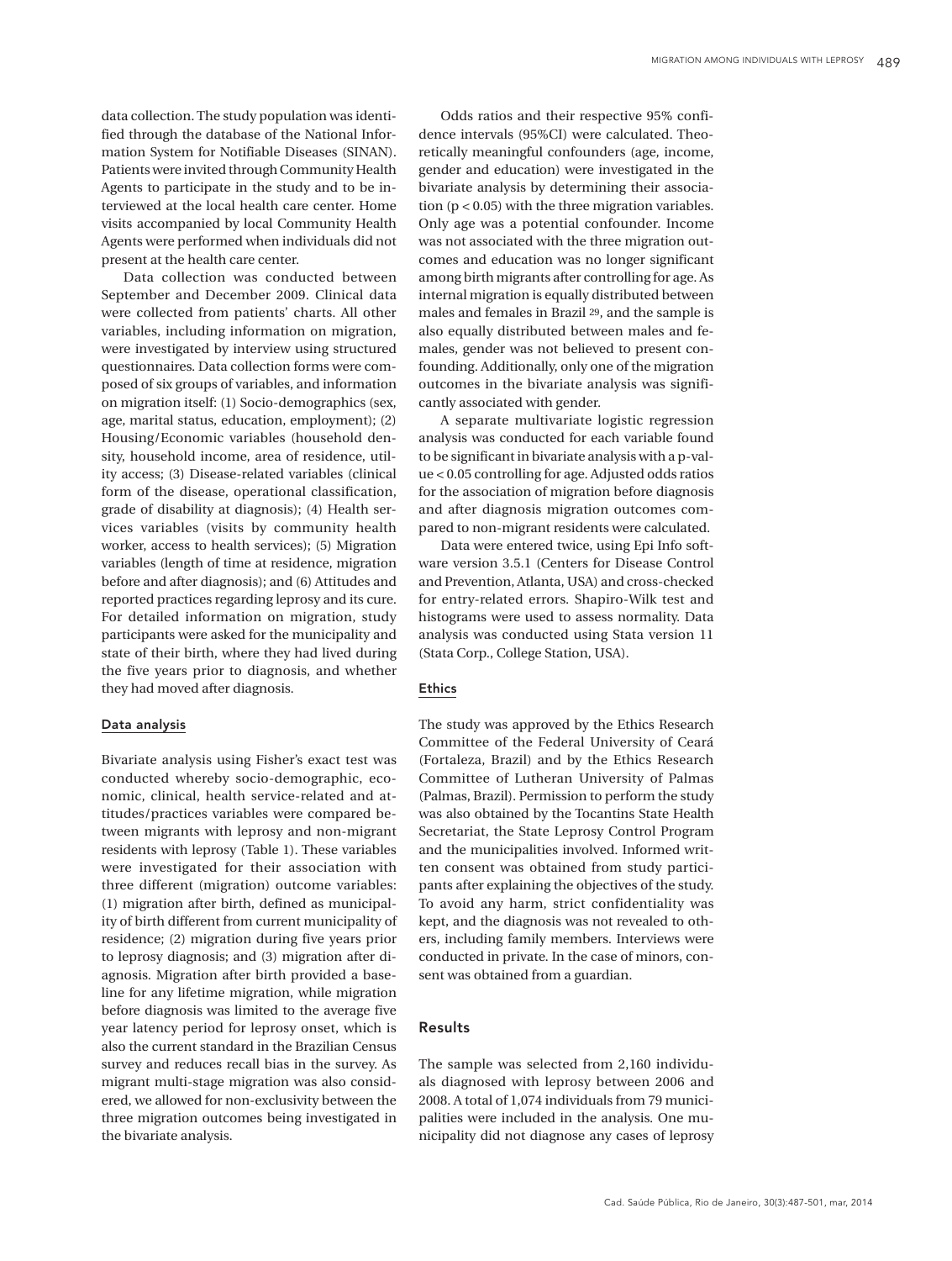# Table 1

Bivariate analysis of factors associated with migration before and after leprosy diagnosis \*.

|             |               | After birth migration |                           |                 | Migration before diagnosis |            |                         |           | After diagnosis migration |          |                          |           |
|-------------|---------------|-----------------------|---------------------------|-----------------|----------------------------|------------|-------------------------|-----------|---------------------------|----------|--------------------------|-----------|
|             | Total **      | Positive n<br>OR      |                           | p-              | Total                      | Positive   | OR                      | p-        | Total **                  | Positive | <b>OR</b>                | p-        |
|             | $[n = 1,050]$ | (% )                  | (95%CI)                   | value           | $[n = 1,071]$              | n (%)      | (95% CI)                |           | value $[n = 1, 062]$      | n (%)    | (95%CI)                  | value     |
| Socio-      |               |                       |                           |                 |                            |            |                         |           |                           |          |                          |           |
| demographic |               |                       |                           |                 |                            |            |                         |           |                           |          |                          |           |
| variables   |               |                       |                           |                 |                            |            |                         |           |                           |          |                          |           |
| Sex         |               |                       |                           |                 |                            |            |                         |           |                           |          |                          |           |
| Male        | 545           | 413 (75.8)            | 0.95                      | 0.77            | 553                        | 102 (18.4) | 1.30                    | 0.12      | 548                       | 28(5.1)  | 2.71                     | 0.007     |
|             |               |                       | $(0.71 - 1.28)$           |                 |                            |            | $(0.93 - 1.82)$         |           |                           |          | $(1.26 - 6.32)$          | $***$     |
| Female      | 505           |                       | 387 (76.6) Reference      |                 | 518                        | 77 (14.9)  | Reference               |           | 541                       | 10(2.0)  | Reference                |           |
| Age groups  |               |                       |                           |                 |                            |            |                         |           |                           |          |                          |           |
| (years)     |               |                       |                           |                 |                            |            |                         |           |                           |          |                          |           |
| $0 - 14$    | 82            | 40                    | Reference                 |                 | 79                         | 8(10.1)    | Reference               |           | 80                        | 2(2.5)   | Reference                |           |
|             |               | (48.8)                |                           |                 |                            |            |                         |           |                           |          |                          |           |
| 15-29       | 236           | 135 (57.2)            | 1.4                       | 0.20            | 239                        | 52 (21.8)  | 2.46                    | 0.20      | 237                       | 10 (4.2) | 1.72                     | 0.74      |
|             |               |                       | $(0.82 - 2.4)$            |                 |                            |            | $(1.09 - 6.30)$         |           |                           |          | $(0.35 - 16.44)$         |           |
| 30-44       | 261           | 194 (74.3)            | 3.04                      | $\,<$           | 269                        | 64 (23.8)  | 2.77                    | $0.01***$ | 267                       | 12(4.5)  | 1.84                     | 0.54      |
|             |               |                       | $(1.76 - 5.42)$           | 0.0001<br>$***$ |                            |            | $(1.24 - 7.00)$         |           |                           |          | $(0.40 - 17.21)$         |           |
| 45-59       | 254           |                       | 7.84                      | $\,<$           | 257                        |            |                         | 0.84      | 254                       |          |                          | 0.53      |
|             |               | 224 (88.2)            | $(4.23-14.54)$ 0.0001     |                 |                            | 30(11.7)   | 1.17<br>$(0.50 - 3.10)$ |           |                           | 12(4.7)  | 1.93<br>$(0.42 - 18.13)$ |           |
|             |               |                       |                           | $***$           |                            |            |                         |           |                           |          |                          |           |
| $\geq 60$   | 217           | 207 (95.4)            | 21.74                     | $\,<$           | 227                        | 25 (11.0)  | 1.10                    | 1.00      | 224                       | 2(1.0)   | 0.35                     | 0.28      |
|             |               |                       | $(9.62 - 51.95)$ 0.0001 * |                 |                            |            | $(0.45 - 2.95)$         |           |                           |          | $(0.03 - 4.94)$          |           |
| Education   |               |                       |                           |                 |                            |            |                         |           |                           |          |                          |           |
| Illiterate/ | 231           | 210 (90.9)            | 3.86                      | $\,<$           | 240                        | 37 (15.4)  | 0.88                    | 0.56      | 236                       | 5(2.1)   | 0.52                     | 0.23      |
| Never       |               |                       | $(2.38 - 6.53)$           | 0.0001          |                            |            | $(0.58 - 1.32)$         |           |                           |          | $(0.16 - 1.36)$          |           |
| attended    |               |                       |                           | $***$           |                            |            |                         |           |                           |          |                          |           |
| school      |               |                       |                           |                 |                            |            |                         |           |                           |          |                          |           |
| Attended    | 815           |                       | 588 (72.2) Reference      |                 | 827                        |            | 142 (17.2) Reference    |           | 822                       |          | 33 (4.0) Reference       |           |
| school any  |               |                       |                           |                 |                            |            |                         |           |                           |          |                          |           |
| time        |               |                       |                           |                 |                            |            |                         |           |                           |          |                          |           |
| Work status |               |                       |                           |                 |                            |            |                         |           |                           |          |                          |           |
| Employed    | 453           | 346 (76.4)            | Reference                 |                 | 458                        | 79 (17.3)  | Reference               |           | 455                       | 17(3.7)  | Reference                |           |
| Unemployed  | 155           | 122 (78.7)            | 1.14                      | 0.58            | 162                        | 28 (17.3)  | 1.00                    | 1.00      | 161                       | 10(6.2)  | 1.71                     | 0.19      |
|             |               |                       | $(0.72 - 1.84)$           |                 |                            |            | $(0.60 - 1.64)$         |           |                           |          | $(0.68 - 4.04)$          |           |
| Part-time   | 55            |                       | 43 (78.2) 1.11 0.87       |                 | 55                         |            | 15 (27.3) 1.80          | 0.09      | 54                        |          | 4 (7.4) 2.06 0.26        |           |
|             |               |                       | $(0.55 - 2.40)$           |                 |                            |            | $(0.88 - 3.52)$         |           |                           |          | $(0.48 - 6.65)$          |           |
| Retired/    | 170           | 160 (94.1)            | 4.95                      | $\,<$           | 178                        | 22 (12.4)  | 0.67                    | 0.08      | 174                       | 1(0.6)   | 0.15                     | $0.03***$ |
| Pensioner   |               |                       | $(2.50-10.88)$ 0.0001     | $***$           |                            |            | $(0.39 - 1.14)$         |           |                           |          | $(0.0 - 0.97)$           |           |
| Student/    | 217           | 129 (59.5)            | 0.45                      | $\,<$           | 218                        | 35(16.1)   | 0.92                    | 0.74      | 218                       | 6(2.8)   | 0.73                     | 0.65      |
| Housewife/  |               |                       | $(0.32 - 0.65)$ 0.0001 *  |                 |                            |            | $(0.58 - 1.44)$         |           |                           |          | $(0.23 - 1.97)$          |           |
| Others      |               |                       |                           |                 |                            |            |                         |           |                           |          |                          |           |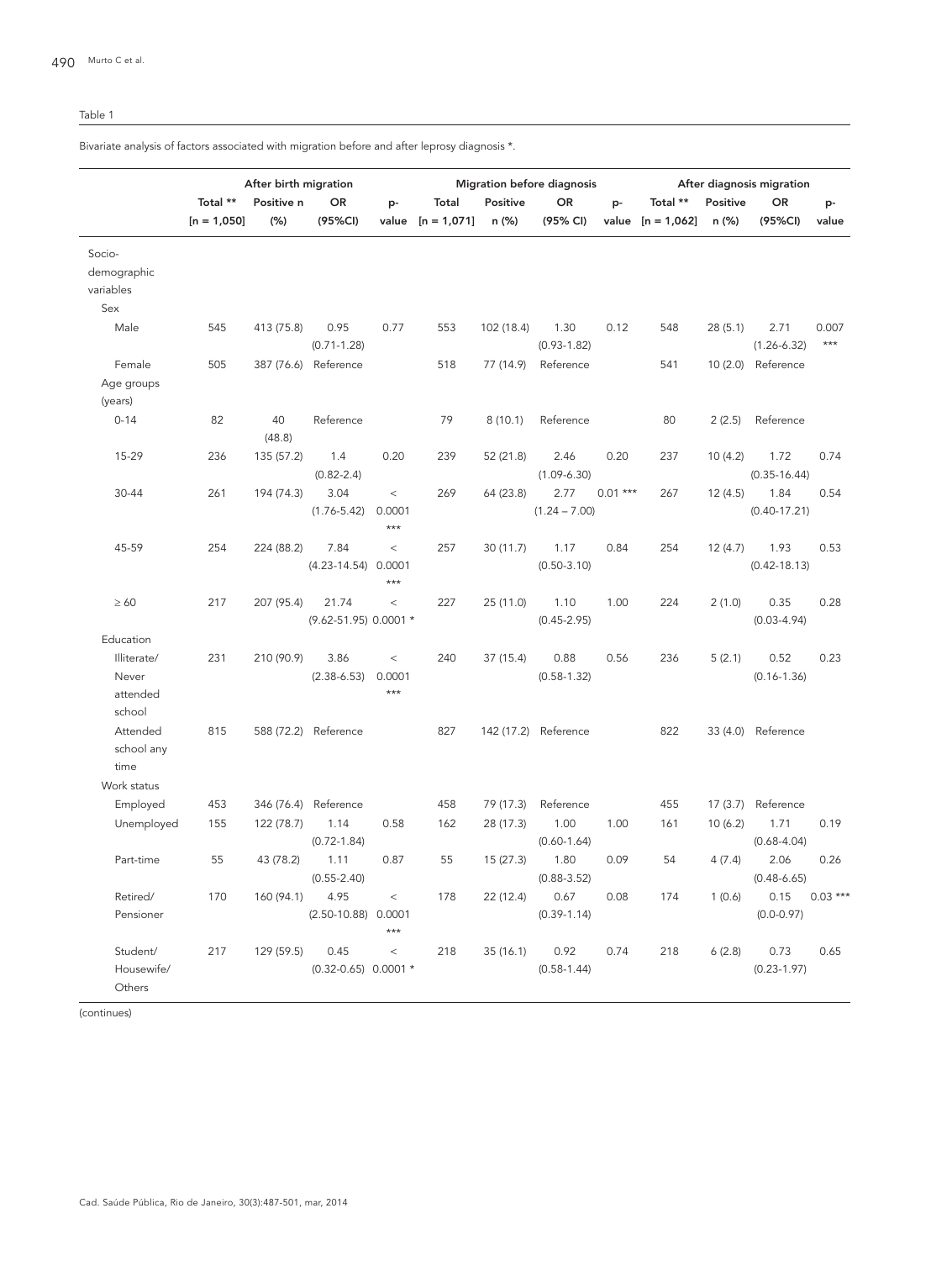|                      | After birth migration        |            |                                 |        | Migration before diagnosis |            |                                |           | After diagnosis migration |          |                                  |       |  |
|----------------------|------------------------------|------------|---------------------------------|--------|----------------------------|------------|--------------------------------|-----------|---------------------------|----------|----------------------------------|-------|--|
|                      | Total **<br>Positive n<br>OR |            |                                 | p-     | Total                      | Positive   | OR                             | p-        | Total **                  | Positive | OR                               | p-    |  |
|                      | $[n = 1,050]$                | (% )       | (95%CI)                         | value  | $[n = 1,071]$              | n (%)      | (95% CI)                       | value     | $[n = 1,062]$             | n (%)    | (95%CI)                          | value |  |
| Socio-               |                              |            |                                 |        |                            |            |                                |           |                           |          |                                  |       |  |
| demographic          |                              |            |                                 |        |                            |            |                                |           |                           |          |                                  |       |  |
| variables            |                              |            |                                 |        |                            |            |                                |           |                           |          |                                  |       |  |
| Farm worker          |                              |            |                                 |        |                            |            |                                |           |                           |          |                                  |       |  |
| (any time            |                              |            |                                 |        |                            |            |                                |           |                           |          |                                  |       |  |
| in life)             |                              |            |                                 |        |                            |            |                                |           |                           |          |                                  |       |  |
| Yes                  | 413                          | 351 (85.0) | 2.38                            | $\,<$  | 427                        | 74 (17.3)  | 1.09                           | 0.68      | 423                       | 13(3.1)  | 0.80                             | 0.61  |  |
|                      |                              |            | $(1.71 - 3.33)$                 | 0.0001 |                            |            | $(0.77 - 1.53)$                |           |                           |          | $(0.37 - 1.66)$                  |       |  |
| No                   | 629                          |            | 443 (70.4) Reference            | $***$  | 636                        | 103(16.2)  | Reference                      |           | 632                       | 24(3.8)  | Reference                        |       |  |
| Housing- and         |                              |            |                                 |        |                            |            |                                |           |                           |          |                                  |       |  |
| economic-related     |                              |            |                                 |        |                            |            |                                |           |                           |          |                                  |       |  |
| variables            |                              |            |                                 |        |                            |            |                                |           |                           |          |                                  |       |  |
| Household<br>monthly |                              |            |                                 |        |                            |            |                                |           |                           |          |                                  |       |  |
| income #             |                              |            |                                 |        |                            |            |                                |           |                           |          |                                  |       |  |
|                      | 736                          |            | 566 (76.9) Reference            |        | 298                        |            | 1.06                           | 0.78      | 299                       |          |                                  | 0.72  |  |
| $\ge$ R\$ 465,00     |                              |            |                                 | 0.42   |                            | 52 (17.4)  | $(0.73 - 1.53)$                |           |                           | 12(4.0)  | 1.14<br>$(0.52 - 2.40)$          |       |  |
| $<$ R\$ 465,00       | 289                          | 215 (74.4) | 0.87                            |        | 750                        |            | 124 (16.5) Reference           |           | 741                       | 26(3.5)  | Reference                        |       |  |
| $(*$ US\$ 270)       |                              |            | $(0.63 - 1.21)$                 |        |                            |            |                                |           |                           |          |                                  |       |  |
| Residence area       |                              |            |                                 |        |                            |            |                                |           |                           |          |                                  |       |  |
| Rural/               | 252                          | 194 (77.0) | 1.06                            | 0.80   | 256                        | 53 (20.7)  | 1.43                           | 0.06      | 256                       | 12(4.7)  | 1.47                             | 0.33  |  |
| Settlement           |                              |            | $(0.75 - 1.51)$                 |        |                            |            | $(0.98 - 2.06)$                |           |                           |          | $(0.67 - 3.08)$                  |       |  |
| Urban                | 797                          |            | 605 (75.9) Reference            |        | 814                        | 126 (15.5) | Reference                      |           | 805                       | 26(3.2)  | Reference                        |       |  |
| Electricity          |                              |            |                                 |        |                            |            |                                |           |                           |          |                                  |       |  |
| No                   | 64                           | 42 (65.6)  | 0.57                            | 0.049  | 64                         | 18 (28.1)  | 2.05                           | $0.02***$ | 65                        | 3(4.6)   | 1.33 (0.25-                      | 0.42  |  |
|                      |                              |            | $(0.33 - 1.03)$                 | $***$  |                            |            | $(1.09 - 3.72)$                |           |                           |          | 4.40                             |       |  |
| Yes                  | 985                          |            | 757 (76.9) Reference            |        | 1006                       | 161 (16.0) | Reference                      |           | 996                       |          | 35 (3.5) Reference               |       |  |
| Public waste         |                              |            |                                 |        |                            |            |                                |           |                           |          |                                  |       |  |
| collection           |                              |            |                                 |        |                            |            |                                |           |                           |          |                                  |       |  |
| No                   | 291                          |            | 221 (76.0) 0.98 (0.71-          | 0.93   | 297                        | 64 (21.6)  | $1.57(1.11 - 0.01 *$           |           | 295                       |          | 14 (4.8) 1.54 (0.73-             | 0.20  |  |
|                      |                              |            | 1.37)                           |        |                            |            | 2.23)                          |           |                           |          | 3.15                             |       |  |
| Yes                  | 758                          |            | 578 (76.2) Reference            |        | 773                        |            | 115 (14.9) Reference           |           | 766                       |          | 24 (3.1) Reference               |       |  |
| Public sewer         |                              |            |                                 |        |                            |            |                                |           |                           |          |                                  |       |  |
| system               |                              |            |                                 |        |                            |            |                                |           |                           |          |                                  |       |  |
| No                   | 120                          |            | 86 (71.7) 0.76 (0.49-           | 0.21   | 123                        |            | 27 (21.0) 1.47 (0.89-          | 0.12      | 122                       |          | 4 (3.3) 0.90 (0.23- 1.00         |       |  |
|                      |                              |            | 1.20)                           |        |                            |            | 2.37)                          |           |                           |          | 2.60                             |       |  |
| Yes                  | 929                          |            | 714 (76.9) Reference            |        | 947                        |            | 152 (16.1) Reference           |           | 939                       |          | 34 (3.6) Reference               |       |  |
| Public water         |                              |            |                                 |        |                            |            |                                |           |                           |          |                                  |       |  |
| supply               |                              |            |                                 |        |                            |            |                                |           |                           |          |                                  |       |  |
| No                   | 194                          |            | 150 (77.3) 1.08 (0.74-<br>1.60) | 0.71   | 197                        |            | 43 (21.8) 1.52 (1.01-<br>2.25) | 0.44      | 196                       |          | 9 (4.6) 1.39 (0.57- 0.40<br>3.08 |       |  |
| Yes                  | 856                          |            | 650 (75.9) Reference            |        | 874                        |            | 136 (15.6) Reference           |           | 866                       |          | 29 (3.4) Reference               |       |  |

# Table 1 (continued)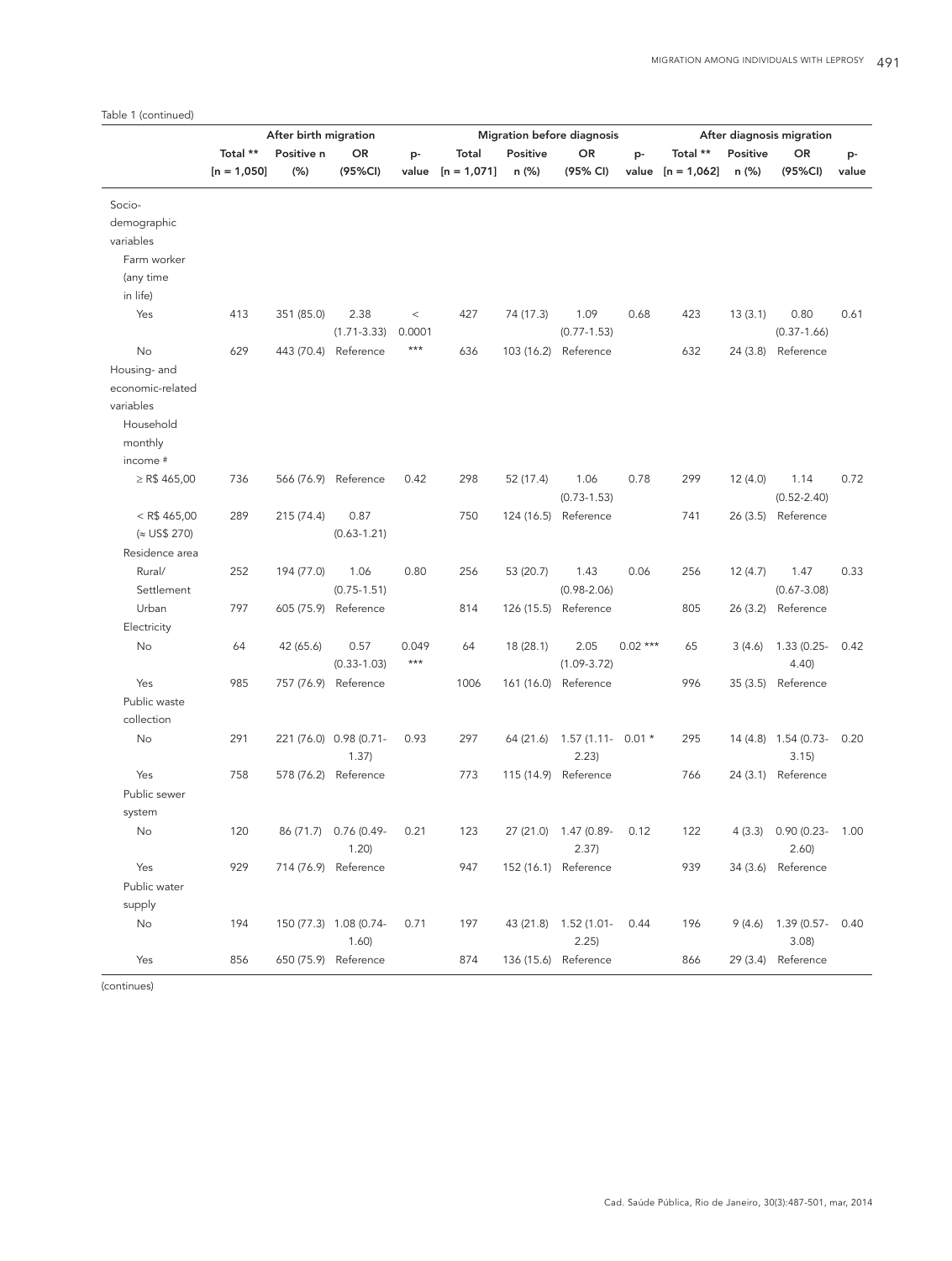Table 1 (continued)

|                                                    | After birth migration |            |                                          |       |                     | Migration before diagnosis | After diagnosis migration                |      |                     |          |                               |       |
|----------------------------------------------------|-----------------------|------------|------------------------------------------|-------|---------------------|----------------------------|------------------------------------------|------|---------------------|----------|-------------------------------|-------|
|                                                    | Total **              | Positive n | OR                                       | p-    | Total               | Positive                   | OR                                       | p-   | Total **            | Positive | OR                            | p-    |
|                                                    | $[n = 1,050]$         | $(\%)$     | (95%CI)                                  |       | value $[n = 1,071]$ | n (%)                      | (95% CI)                                 |      | value $[n = 1,062]$ | n (%)    | (95%CI)                       | value |
| Housing- and<br>economic-related<br>variables      |                       |            |                                          |       |                     |                            |                                          |      |                     |          |                               |       |
| Brick/Adobe<br>house<br>construction               |                       |            |                                          |       |                     |                            |                                          |      |                     |          |                               |       |
| No                                                 | 192                   |            | 147 (76.6) 1.03 (0.70-<br>1.52)          | 0.93  | 197                 |                            | 44 (22.34) 1.57 (1.05- 0.03 ***<br>2.33) |      | 194                 |          | $6(3.1)$ 0.83 (0.28-<br>2.06  | 0.83  |
| Yes<br>Number<br>of rooms/<br>household            | 858                   |            | 653 (76.1) Reference                     |       | 874                 |                            | 135 (15.5) Reference                     |      | 868                 |          | 32 (3.7) Reference            |       |
| $1 - 2$                                            | 67                    | 50 (74.6)  | $0.91(0.50 -$<br>1.71)                   | 0.77  | 67                  | 11 (16.4)                  | $0.97(0.45 -$<br>1.93)                   | 1.00 | 66                  | 1(1.5)   | $0.40(0.0 -$<br>2.44          | 0.51  |
| > 2                                                | 980                   |            | 749 (76.4) Reference                     |       | 1,001               | 168 (16.8)                 | Reference                                |      | 993                 | 37(3.7)  | Reference                     |       |
| Living alone                                       |                       |            |                                          |       |                     |                            |                                          |      |                     |          |                               |       |
| 1 person                                           | 56                    |            | 52 (92.9) $4.28(1.55 - 0.002*)$<br>16.44 |       | 58                  |                            | $10(17.2)$ $1.04(0.46 -$<br>2.13)        | 0.86 | 58                  | (6.9)    | $2.11(0.52 -$<br>6.23)        | 0.15  |
| > 1 person                                         | 993                   | 747 (75.2) | Reference                                |       | 1,012               |                            | 169 (16.7) Reference                     |      | 1,003               | 34(3.4)  | Reference                     |       |
| Disease-related                                    |                       |            |                                          |       |                     |                            |                                          |      |                     |          |                               |       |
| variables at                                       |                       |            |                                          |       |                     |                            |                                          |      |                     |          |                               |       |
| diagnosis                                          |                       |            |                                          |       |                     |                            |                                          |      |                     |          |                               |       |
| Clinical form                                      |                       |            |                                          |       |                     |                            |                                          |      |                     |          |                               |       |
| Tuberculoid                                        | 182                   |            | 133 (73.1) 1.04 (0.68-<br>1.61)          | 0.92  | 185                 |                            | 29 (15.7) 1.00 (0.58-<br>1.68)           | 1.0  | 185                 |          | 10 (5.4) 1.81 (0.66-<br>4.93  | 0.24  |
| Borderline                                         | 247                   |            | 194 (78.5) 1.41 (0.94-<br>2.12           | 0.10  | 255                 | 45(17.7)                   | 1.15 (0.72-<br>1.82)                     | 0.58 | 255                 | 9(3.5)   | $1.16(0.41 -$<br>3.22         | 0.82  |
| Lepromatous                                        | 92                    |            | 79 (85.9) 2.33 (1.21- 0.01 ***<br>4.80   |       | 94                  | 19 (20.2)                  | 1.36 (0.71-<br>2.51)                     | 0.35 | 94                  | 2(2.1)   | $0.69(0.07 -$<br>3.31)        | 1.00  |
| Indeterminate                                      | 324                   |            | 234 (72.2) Reference                     |       | 331                 | 52 (15.7)                  | Reference                                |      | 326                 |          | 10 (3.1) Reference            |       |
| Operational<br>classification                      |                       |            |                                          |       |                     |                            |                                          |      |                     |          |                               |       |
| Multibacillary                                     | 416                   |            | 335 (80.5) 1.54 (1.12-<br>2.11)          | 0.006 | 426                 |                            | 79 (18.5) 1.37 (0.96-<br>1.95)           | 0.07 | 424                 |          | 12 (2.8) 0.74 (0.33-<br>1.58) | 0.48  |
| Paucibacillary<br>Disability grade<br>at diagnosis | 572                   |            | 417 (72.9) Reference                     |       | 583                 | 83 (14.2)                  | Reference                                |      | 579                 |          | 22 (3.8) Reference            |       |
| Disability<br>grade II                             | 29                    |            | 26 (89.7) 2.98 (0.90-<br>15.56           | 0.08  | 30                  | 5(16.7)                    | 1.20 (0.35-<br>3.28                      | 0.79 | 30                  | 0(0.0)   |                               | 1.00  |
| Disability<br>grade 0 or I                         | 703                   | 523 (74.4) | Reference                                |       | 719                 | 103 (14.3)                 | Reference                                |      | 717                 |          | 22 (3.1) Reference            |       |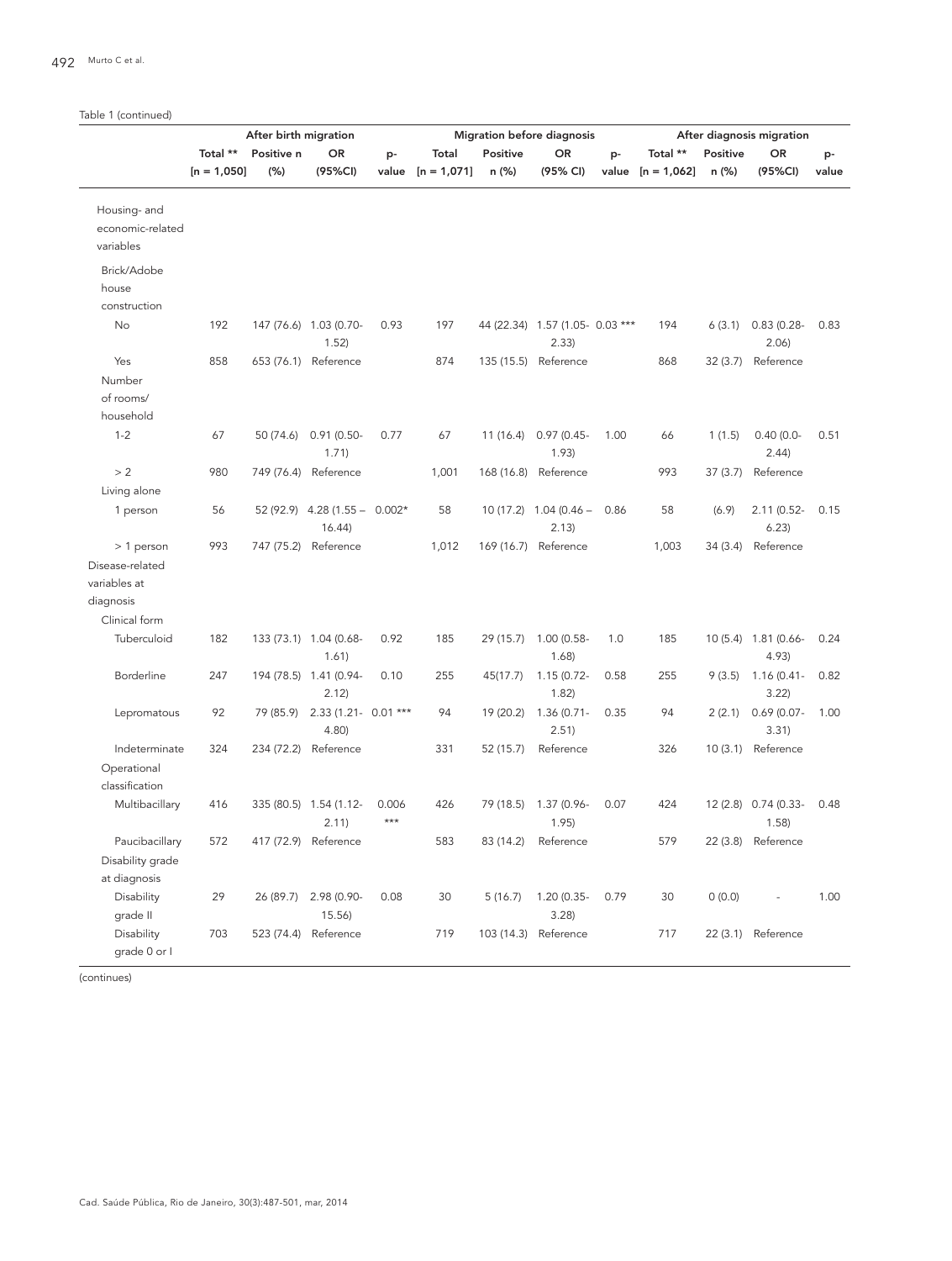|  | Table 1 (continued) |
|--|---------------------|
|--|---------------------|

|                                                                        | After birth migration |            |                                 |       |               |           | Migration before diagnosis     |                 |                     |          | After diagnosis migration      |                 |
|------------------------------------------------------------------------|-----------------------|------------|---------------------------------|-------|---------------|-----------|--------------------------------|-----------------|---------------------|----------|--------------------------------|-----------------|
|                                                                        | Total **              | Positive n | OR                              | p-    | Total         | Positive  | OR                             | p-              | Total **            | Positive | OR                             | p-              |
|                                                                        | $[n = 1,050]$         | $(\% )$    | (95%CI)                         | value | $[n = 1,071]$ | n (%)     | (95% CI)                       |                 | value $[n = 1,062]$ | n (%)    | (95%CI)                        | value           |
| Housing- and<br>economic-related<br>variables                          |                       |            |                                 |       |               |           |                                |                 |                     |          |                                |                 |
| Time from<br>symptom onset<br>and sought<br>diagnosis<br>(months)      |                       |            |                                 |       |               |           |                                |                 |                     |          |                                |                 |
| > 6                                                                    | 271                   |            | 214 (79.0) 1.24 (0.87-<br>1.78  | 0.24  | 276           | 51(18.5)  | 1.16 (0.78-<br>1.69            | 0.45            | 274                 |          | 11 (4.0) 1.07 (0.47-<br>2.30)  | 0.85            |
| $\leq 6$<br>Health service-<br>related variables                       | 661                   |            | 497 (75.2) Reference            |       | 671           |           | 110 (16.4) Reference           |                 | 667                 | 25(3.8)  | Reference                      |                 |
| Regular home<br>community<br>health worker<br>visit ( $\leq 1$ months) |                       |            |                                 |       |               |           |                                |                 |                     |          |                                |                 |
| No                                                                     | 338                   |            | 267 (79.0) 1.26 (0.91-<br>1.75) | 0.16  | 345           | 59 (17.1) | 1.04 (0.73-<br>1.48)           | 0.86            | 343                 |          | 15 (4.4) 1.38 (0.66-<br>2.80   | 0.38            |
| Yes<br>Time to reach<br>the health care<br>centre (minutes)            | 712                   |            | 533 (74.9) Reference            |       | 726           |           | 120 (16.5) Reference           |                 | 719                 |          | 23 (3.2) Reference             |                 |
| > 30                                                                   | 181                   |            | 137 (75.7) 0.98 (0.66-<br>1.46  | 0.92  | 407           | 64 (15.7) | $0.87(0.61 -$<br>1.23          | 0.45            | 189                 |          | 8 (4.2) 1.21 (0.47-<br>2.77)   | 0.67            |
| $\leq 30$<br>Difficulty<br>reaching health<br>care center              | 850                   |            | 647 (76.1) Reference            |       | 647           |           | 114 (17.6) Reference           |                 | 856                 |          | 30 (3.5) Reference             |                 |
| Yes                                                                    | 201                   |            | 158 (78.6) 1.19 (0.81-<br>1.77) | 0.41  | 209           | 37 (17.7) | 1.07 (0.70-<br>1.61)           | 0.76            | 207                 |          | 11 (5.3) 1.70 (0.74-<br>3.60   | 0.15            |
| No<br>Migration                                                        | 835                   |            | 631 (75.6) Reference            |       | 848           |           | 142 (16.8) Reference           |                 | 841                 | 27(3.2)  | Reference                      |                 |
| Migrant after<br>diagnosis                                             |                       |            |                                 |       |               |           |                                |                 |                     |          |                                |                 |
| Yes                                                                    |                       |            |                                 |       | 38            |           | 22 (57.9) 7.87 (3.83-<br>16.38 | $\,<$<br>0.0001 |                     |          |                                |                 |
| No<br>Migrant<br>5-years prior to<br>diagnosis                         |                       |            |                                 |       | 1,022         |           | 152 (14.9) Reference           | $***$           |                     |          |                                |                 |
| Yes                                                                    |                       |            |                                 |       |               |           |                                |                 | 174                 |          | 22 (12.6) 7.87 (3.83-<br>16.38 | $\,<$<br>0.0001 |
| No                                                                     |                       |            |                                 |       |               |           |                                |                 | 886                 |          | 16 (1.8) Reference             | $***$           |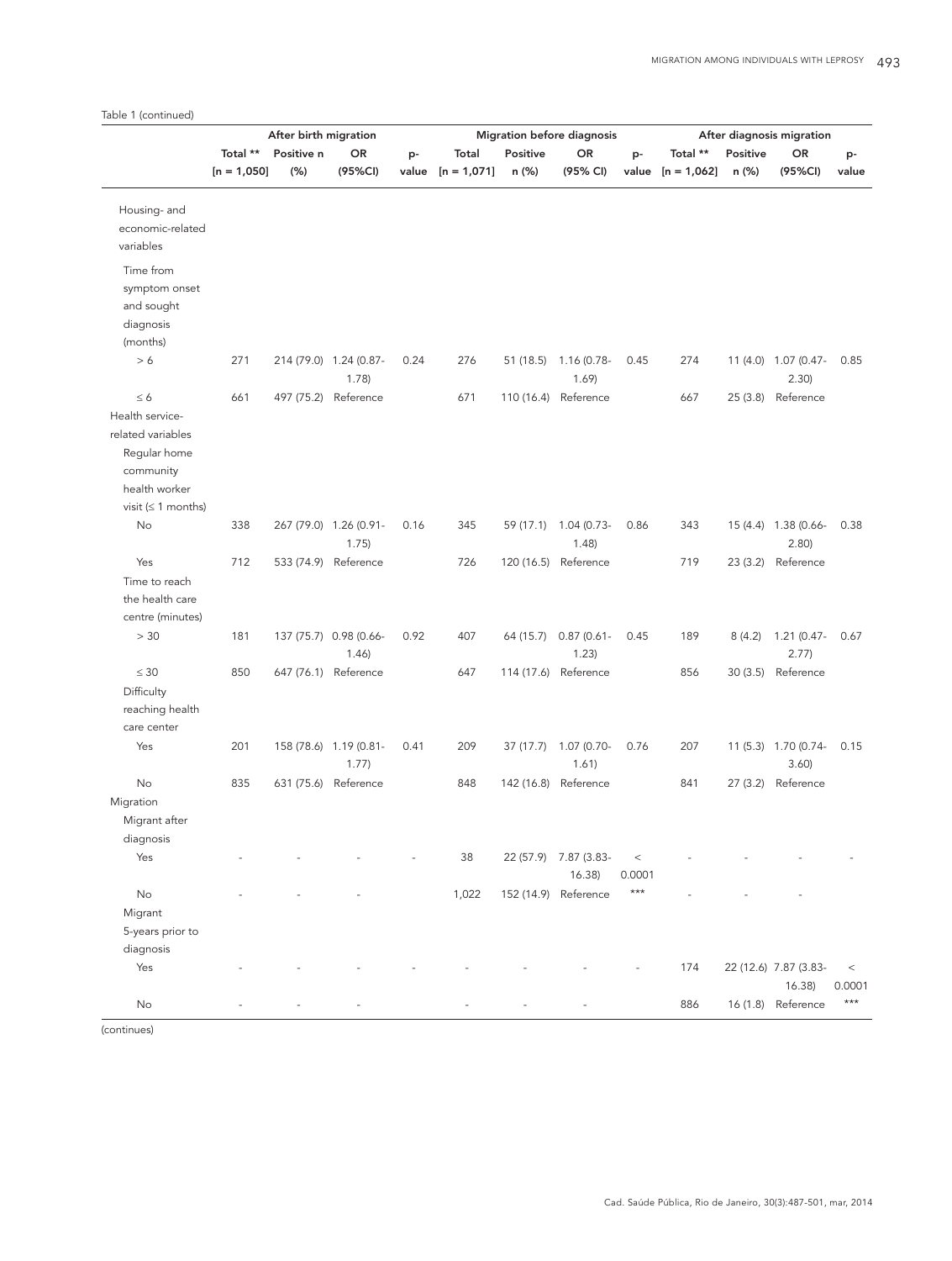|                                                       | After birth migration |            |                         | Migration before diagnosis |                     |              |                                   | After diagnosis migration |                     |          |                                |                          |
|-------------------------------------------------------|-----------------------|------------|-------------------------|----------------------------|---------------------|--------------|-----------------------------------|---------------------------|---------------------|----------|--------------------------------|--------------------------|
|                                                       | Total **              | Positive n | OR                      | p-                         | Total               | Positive     | OR                                | p-                        | Total **            | Positive | <b>OR</b>                      | p-                       |
|                                                       | $[n = 1,050]$         | (% )       | (95%CI)                 |                            | value $[n = 1,071]$ | n (%)        | (95% CI)                          |                           | value $[n = 1,062]$ | n (%)    | (95%CI)                        | value                    |
| Health service-<br>related variables                  |                       |            |                         |                            |                     |              |                                   |                           |                     |          |                                |                          |
| Time at<br>residence (years)                          |                       |            |                         |                            |                     |              |                                   |                           |                     |          |                                |                          |
| $0 - 5$                                               | 470                   | 349 (74.3) | 0.79<br>$(0.56 - 1.11)$ | 0.18                       | 476                 |              | 146 (30.7) 25.22 (11.06-<br>70.63 | $\,<$<br>0.0001<br>$***$  | 469                 |          | 33 (7.0) 8.70 (2.69-<br>44.64) | $\,<$<br>0.0001<br>$***$ |
| $6 - 10$                                              | 237                   | 183 (77.2) | 0.93<br>$(0.61 - 1.41)$ | 0.76                       | 245                 | 27 (11.0)    | 7.06<br>$(2.79 - 21.2)$           | $\,<$<br>0.0001<br>$***$  | 243                 | 2(0.8)   | $0.95(0.8 -$<br>8.40           | 1.00                     |
| $\geq 11$                                             | 340                   |            | 267 (78.5) Reference    |                            | 348                 | 6(1.7)       | Reference                         |                           | 348                 | 3(0.9)   | Reference                      |                          |
| Practices and                                         |                       |            |                         |                            |                     |              |                                   |                           |                     |          |                                |                          |
| attitudes                                             |                       |            |                         |                            |                     |              |                                   |                           |                     |          |                                |                          |
| Sought other                                          |                       |            |                         |                            |                     |              |                                   |                           |                     |          |                                |                          |
| health service                                        |                       |            |                         |                            |                     |              |                                   |                           |                     |          |                                |                          |
| prior to                                              |                       |            |                         |                            |                     |              |                                   |                           |                     |          |                                |                          |
| diagnosis                                             |                       |            |                         |                            |                     |              |                                   |                           |                     |          |                                |                          |
| Yes                                                   |                       |            |                         |                            | 181                 | 36<br>(19.9) | 1.29<br>$(0.83 - 1.96)$           | 0.23                      | 179                 |          | 10 (5.6) 1.80 (0.76-<br>3.90   | 0.12                     |
| No                                                    |                       |            |                         |                            | 886                 | 143 (16.1)   | Reference                         |                           | 879                 | 28 (3.2) | Reference                      |                          |
| Hide leprosy<br>diagnosis due of<br>fear of prejudice |                       |            |                         |                            |                     |              |                                   |                           |                     |          |                                |                          |
| Yes                                                   |                       |            |                         |                            |                     |              |                                   |                           | 1,039               | 38(3.7)  | $\overline{a}$                 | 1.00                     |
| No                                                    |                       |            |                         |                            |                     |              |                                   |                           | 20                  | 0(0.0)   | Reference                      |                          |
| Different                                             |                       |            |                         |                            |                     |              |                                   |                           |                     |          |                                |                          |
| behavior from                                         |                       |            |                         |                            |                     |              |                                   |                           |                     |          |                                |                          |
| others after                                          |                       |            |                         |                            |                     |              |                                   |                           |                     |          |                                |                          |
| diagnosis                                             |                       |            |                         |                            |                     |              |                                   |                           |                     |          |                                |                          |
| Yes                                                   |                       |            |                         |                            |                     |              |                                   |                           | 157                 | 3(1.9)   | 0.48 (0.09-<br>1.55)           | 0.35                     |
| No                                                    |                       |            |                         |                            |                     |              |                                   |                           | 898                 | 35 (3.9) | Reference                      |                          |

\* After birth migration, migration in the five years before leprosy diagnosis and migration after diagnosis;

\*\* Data not available for all individuals;

\*\*\* Significant at  $95\%$  (p < 0.05);

# At the time of the survey US\$ 1 was equivalent to R\$ 1.72, and R\$ 465.00 – the official minimum wage as set by the Federal Government.

during the study period, and three municipalities had few cases  $(n = 12)$  which were not included due to non-consent or because they could not be located. Of those who were not interviewed, 11 were not confirmed leprosy cases, were unable to attend due to illness/hospitalization, inebriation or incarceration (n = 15), could not be located at the given address  $(n = 35)$ , were not known at the healthcare center  $(n = 23)$ , lived in a remote area (n = 23), moved after diagnosis (n = 269), or

were otherwise not at home/working/traveling  $(n = 469)$ . Despite multiple attempts, some did not attend the scheduled interviews (n = 210) and 31 refused to participate. These individuals were excluded from the study.

Of the total 1,074 individuals, 555 (51.7%) were males and 519 (48.3%) females, ranging in age from 5 to 98 years of age (mean = 41.8 year; standard deviation: 19.01). There were 82 children under 15 (7.6%). Nearly half of the individu-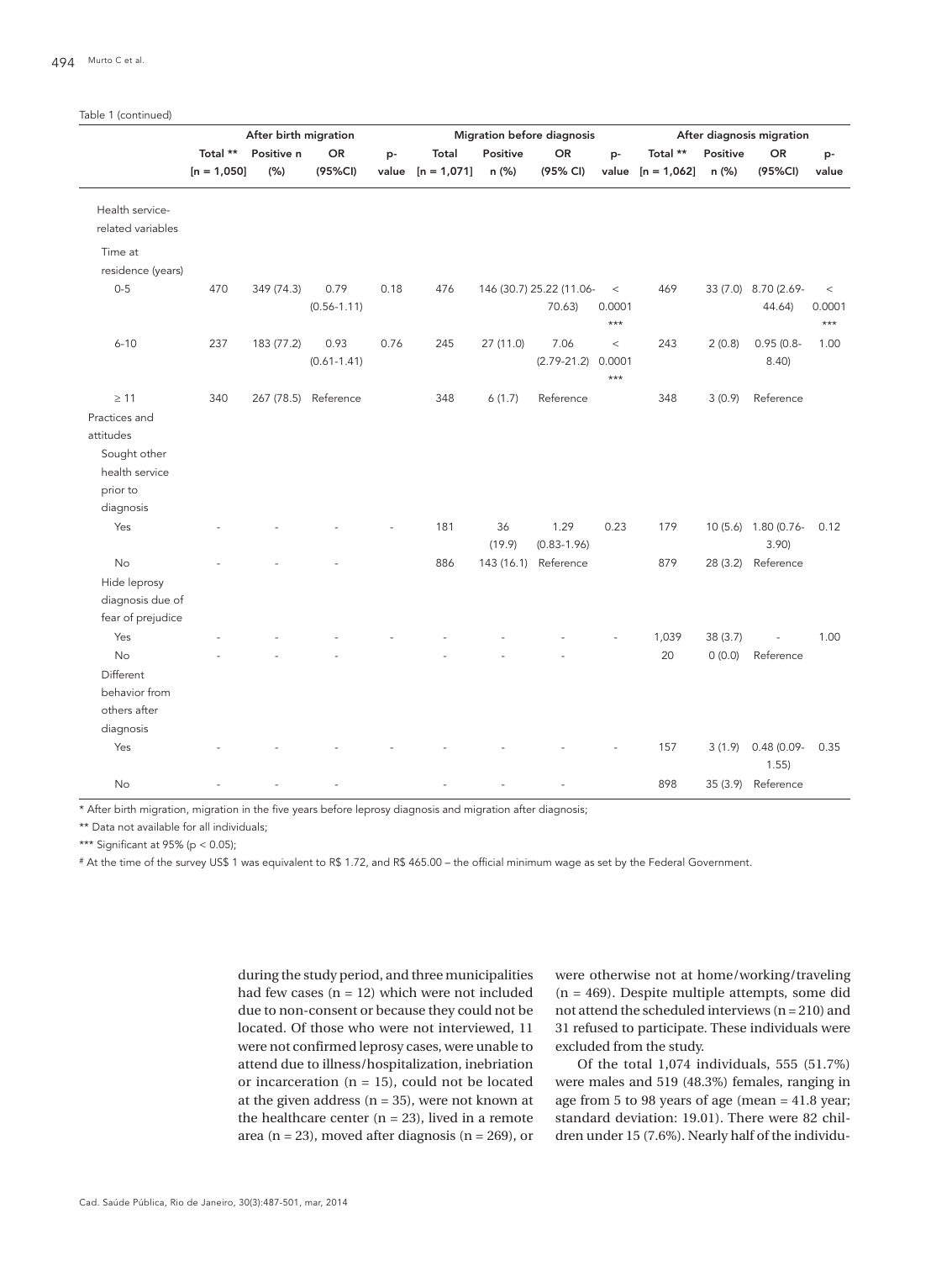als (514; 47.9%) were working at least part time/ in temporary employment, 162 (15.1%) were unemployed, 178 (16.6%) retired and 230 (21.4%) engaged otherwise, most notably as students 127 (11.8%) or housewives 78 (7.3%). About one in five  $(n = 240, 22.4\%)$  was illiterate and 190 (17.8%) completed a high school education or more. The mean monthly household income was R\$ 757  $(\approx$  US\$ 440), and nearly one-third (n = 299, 28.5%) were living on less than the minimum monthly wage.

Overall, 426 (42.1%) were classified with multibacillary leprosy at the time of diagnosis, the majority having Grade 0 disability at diagnosis  $(n = 566, 75.4\%)$ , followed by Grade I  $(n = 155,$ 20.6%) and Grade II ( $n = 30, 4.0$ %). The clinical form of diagnosis was primarily indeterminate  $(n = 332, 38.3\%)$ , followed by borderline  $(n = 255,$ 29.5%), tuberculoid ( $n = 185, 21.4%$ ) and lepromatous leprosy ( $n = 94$ , 10.9%).

In terms of migration, 800 (76.2%) individuals interviewed migrated at some point in time after birth; 179 (16.7%) were migrants in the five years prior to diagnosis; and 38 (3.6%) migrated after diagnosis. Children also were among those migrating, and comprised 4.5% of those migrating before diagnosis ( $n = 8$ ) and 8.5% after diagnosis  $(n = 19)$ . In total, nearly one fifth  $(n = 199, 18.6\%)$ of those interviewed lived in a different municipality or state five years prior and/or after diagnosis. Migration in the endemic cluster in Tocantins  $(43.9\%, n = 76)$  and migration residence in other states (45.1%,  $n = 78$ ) comprised the majority of population movement before diagnosis. Only 17.3% of migrants resided in non-endemic municipalities in Tocantins during the five years prior to diagnosis. After diagnosis, 73.7% moved

within Tocantins, 57.9% to endemic areas of the state. 26% of those who migrated after diagnosis moved to other states.

## Factors associated with migration in the five years before diagnosis

In bivariate analysis age (30-44), poverty, and residence of 10 years or less were associated with migration before diagnosis with leprosy (Table 1).

Logistic regression, controlling for age, identified poverty and clinical variables associated with migration before diagnosis with leprosy. The migrants were more likely to lack access to electricity, public water, and waste management, all indicators of poverty in Brazil. Migrants were also significantly less likely to live in a brick home compared to non-migrant residents, with significantly less time living in their current place of residence (10 years or less). Migrants before diagnosis were also more likely to have multibacillary form of leprosy compared to non-migrant residents with leprosy (Table 2).

## Factors associated with migration after diagnosis

After diagnosis, residence in the current household of five years or less and before diagnosis migration was associated with migration (Table 1).

Migration after diagnosis was associated with key demographic factors after adjusting for age (Table 3). Males were more likely to migrate than females. Also, residence at current household of five years or less and before diagnosis migration was significantly associated with migration.

Table 2

Adjusted odds ratios (OR) of factors significantly associated with before diagnosis migration compared to non-migrant residents with leprosy, controlling for age.

|                                       | Before diagnosis migration |              |
|---------------------------------------|----------------------------|--------------|
|                                       | Adjusted OR (95%CI)        | p-value      |
| Socio-demographic variables           |                            |              |
| No public water                       | $1.65(1.12 - 2.43)$        | $0.012*$     |
| No trash service                      | $1.70(1.2 - 2.41)$         | $0.003*$     |
| Living in a non-brick home            | 1.57 (1.01-2.32)           | $0.022*$     |
| Diagnosis multibacillary              | 1.55 (1.09-2.19)           | $0.014*$     |
| Migration variables                   |                            |              |
| Years at current residence 0-5 years  | 23.38 (10.1-54.09)         | $< 0.0001$ * |
| Years at current residence 6-10 years | $6.77(2.73-16.75)$         | $< 0.0001$ * |

\* Significant at 95% (p < 0.05)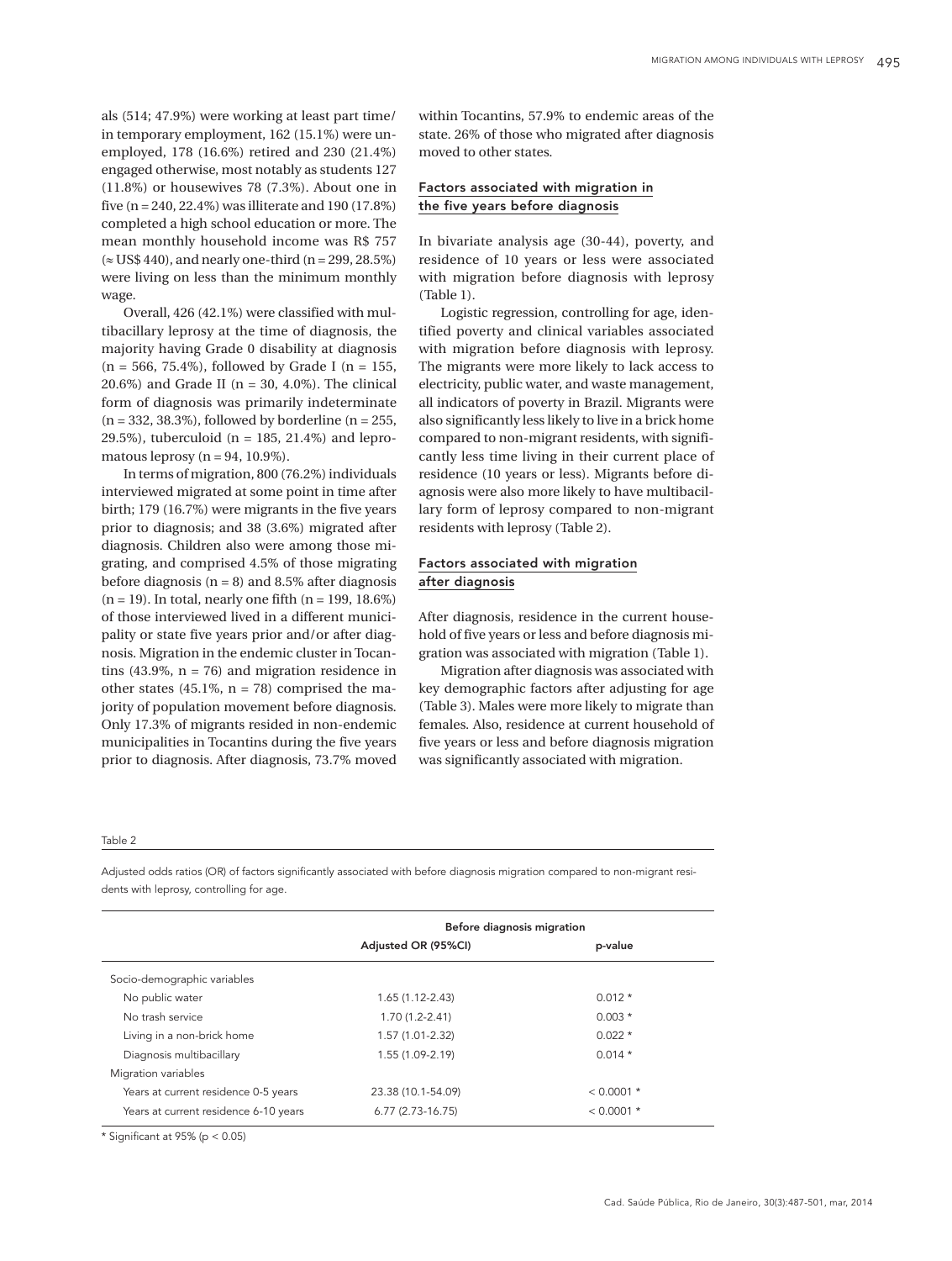#### Table 3

Adjusted odds ratios (OR) of factors significantly associated with after diagnosis migration compared to non-migrant residents with leprosy, controlling for age.

|                                      | After diagnosis migration |              |  |  |  |  |
|--------------------------------------|---------------------------|--------------|--|--|--|--|
|                                      | Adjusted OR (95% CI)      | p-value      |  |  |  |  |
| Socio-demographic variables          |                           |              |  |  |  |  |
| Male sex                             | 2.87 (1.38-5.99)          | $0.005 *$    |  |  |  |  |
| Migration variables                  |                           |              |  |  |  |  |
| Before diagnosis migration           | 7.74 (3.89-15.37)         | $< 0.0001$ * |  |  |  |  |
| Years at current residence 0-5 years | 8.69 (2.57-29.32)         | $< 0.0001$ * |  |  |  |  |

\* Significant at 95% ( $p < 0.05$ ).

### **Discussion**

Migration can complicate disease control when infected and susceptible people move between endemic and non-endemic areas. Environmental and social factors can influence migration, while health outcomes can be affected by the conditions at locations where movements take place.

In this study, many socio-demographic, clinical, health service and migration variables were investigated. After adjusting for age, a confounding factor for leprosy and migration, key demographics, poverty, factors associated with migration, and multibacillary form of leprosy remained significant for those who migrated before leprosy diagnosis, while only factors related to migration remained associated after diagnosis. Contrary to our expectations, migrant accounts of health service access and stigma did not appear to be associated with migration, although advanced disease expression indicated a delay in diagnosis.

A culture of migration was observed among those affected by leprosy in Tocantins, with more than three-quarters having migrated at some stage in their lives and nearly one-fifth within the last five years. We also found that after diagnosis migration was significantly associated with prior migration, consistent with findings in other studies 30. Migration can additionally place resident populations at risk, and in Brazil migration has been considered as a possible explanation for diseases, such as leishmaniasis, schistosomiasis and Chagas disease, that have moved into previously non-endemic areas 5,7,8,9,10. We found that much of the migration in the five years prior to diagnosis was within the endemic cluster in Tocantins and also other states, primarily neighboring Maranhão and Pará. From Maranhão, migration was largely from Imperatriz, while in

Pará State, Conceição do Araguaia and São Geraldo were principal sites of prior residence. These three municipalities are located in hyperendemic areas for leprosy 26. Considerably fewer migrants resided in municipalities in Tocantins outside of the endemic cluster during the five years prior to diagnosis. The majority of after diagnosis migrants moved to other endemic areas in Tocantins. Presence of leprosy among children who migrated highlights active transmission in these regions.

### Key demographics

Migration is most often associated with the movement of young adults, typically males between the ages of 20 and 35, who migrate for employment 14,19,30,31. We found that migration of leprosy-affected individuals was significantly associated with being male after diagnosis, and overall, migrants were slightly older than the younger age-set typical of migration globally. This age pattern is consistent with population movement in Brazil 17. Migration increased with age and dropped only slightly among those aged 60 or older. Migration of the older age groups may be the result of historical population movements in the Northeast region from rural areas to urban centers due to industrialization 32 and periods of severe drought 33. This trend has continued into recent decades and may be a factor hindering disease control 8,34. This historic population movement has contributed to poor sanitation and overcrowding in areas of uncontrolled urbanization in Brazil.

Nearly half of those with leprosy were employed regardless of whether they were migrants or non-migrant residents. This indicates that stigma as a result of leprosy does not appear to be a significant factor for securing employment. In a previous study, stigma was also found to be an insignificant factor in changing residence 35 and was a minor issue in therapy interruption 36.

### Poverty

NTDs are known to be associated with low socioeconomic status, often resulting in poor health 2. While migration typically provides an opportunity to lift individuals out of poverty over time 20, the initial decision to migrate is often a strategy to mitigate poverty, and migration also supplements income at critical moments 16,18,20,30. Unfortunately, these decisions can have further repercussions, negatively affecting health as result of poor housing, sanitation and other socioenvironmental conditions 2 closely associated with poverty.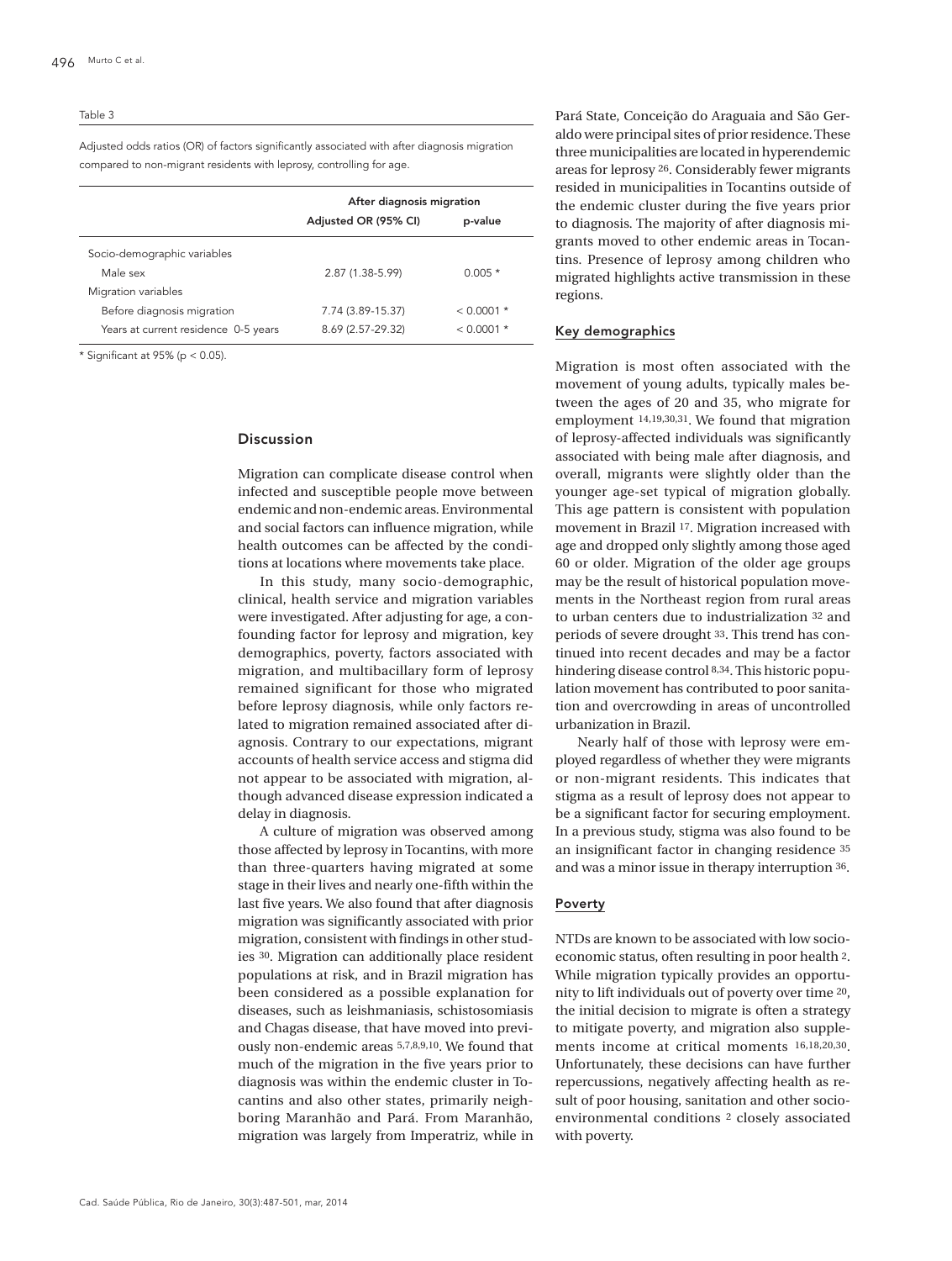While low household income was not specifically associated with migration among leprosyaffected individuals in Tocantins, indirect indicators of poverty were associated with migration in this study. This was particularly relevant for those who migrated prior to diagnosis compared to non-migrant residents with leprosy. Absence of trash collection and access to public water, or not living in a house made of brick were all associated with those who migrated in the five years before diagnosis. Previous studies have found that non-migrants typically have a higher socioeconomic status than migrants 37,38. Thus, migrants and non-migrant residents with leprosy might be exposed to low socioeconomic levels and poor living standards differentially.

Migration after diagnosis had no association with indicators of poverty. Socioeconomic factors influence the initial decision to migrate, and these variables may change once migration has taken place 30. Although our study only considered socioeconomic variables and utility access after leprosy diagnosis, access to better amenities, such as electricity, has been associated with a reduction in further migration 19.

## Migration, leprosy and healthcare access

In Brazil, the most prominent form of leprosy is borderline (41.5%), followed by lepromatous (23.2%), tuberculoid (19.6%) and indeterminate (15.6%) leprosy 39. A quarter of leprosy cases in Brazil in 2010 were classified as multibacillary 40, which includes midborderline, borderline lepromatous, and lepromatous forms of leprosy. In Tocantins, before diagnosis migration was associated with the more severe multibacillary classification. Multibacillary has a high risk of transmission 23,41, while paucibacillary forms have a low transmission risk among those in close contact with individuals with leprosy 42. The odds of multibacillary among before diagnosis migrants were 1.5 times higher than non-migrant residents with leprosy. Access to early diagnosis may in fact be a consideration for this group.

While poor access to health services has been found to be a motivating factor for migration 11, our findings show minimal after diagnosis migration. This is perhaps a response to the need to maintain treatment at the place of diagnosis, within primary health care. Another study of the same population found that lifestyle changes (home ownership, family, better living/neighborhood conditions) were the primary reasons for changing residences, with less than 5% moving for the purpose of seeking diagnosis or treatment 35. The decentralization of health services for leprosy diagnosis and treatment to community health centers throughout Brazil has likely played an important role in this regard.

There was no significant difference in the time from symptom onset to diagnosis among migrants in Tocantins compared to non-migrants. While there is some speculation that migrants are less likely to use health facilities 43, other research has shown that availability of health services even among the displaced, has contributed to improved health 44. Health services were sought by up to a fifth of those that migrated prior to diagnosis and by a quarter of those who migrated after diagnosis, yet migrants did not have significantly more difficulty in accessing health centers or community health workers than nonmigrants. Despite this positive information, the prevalence of advanced multibacillary leprosy among those who migrated in the five years prior to diagnosis suggests a delay in diagnosis or poor knowledge of symptoms associated with leprosy. Given the progressive evolution of multibacillary leprosy, lack of access to health care and poor attention to infection could occur over multiple movements.

#### Limitations

Like many other cross-sectional studies, our study is subject to several limitations. First, the cross-sectional design made causal and temporal relationships difficult to establish. Migration may cause certain behaviors/characteristics, and also be caused by these same variables. For this reason, we focused on associations rather than causes in the analysis and discussion of data.

Despite being a population-based study in a hyperendemic area, we only included in-migrants to municipalities. Anyone moving outside of the cluster during the defined study period was excluded, which limited additional knowledge in regards to after diagnosis migration.

This study was performed in 79 municipalities with a broad geographical range. While this increases the representativeness of our findings, approximately 50% of the population could not be reached. Many individuals were not encountered even after multiple home visits or did not attend scheduled interviews. Some individuals moved to another city outside the cluster. Incomplete patients' charts and subsequent missing data hampered analysis in some cases. Non-participation bias may have played a role. We aimed at reducing bias by rigorously planning field visits and integrating local primary health care professionals and the State and Municipal Leprosy Control Programs during field work for the present study.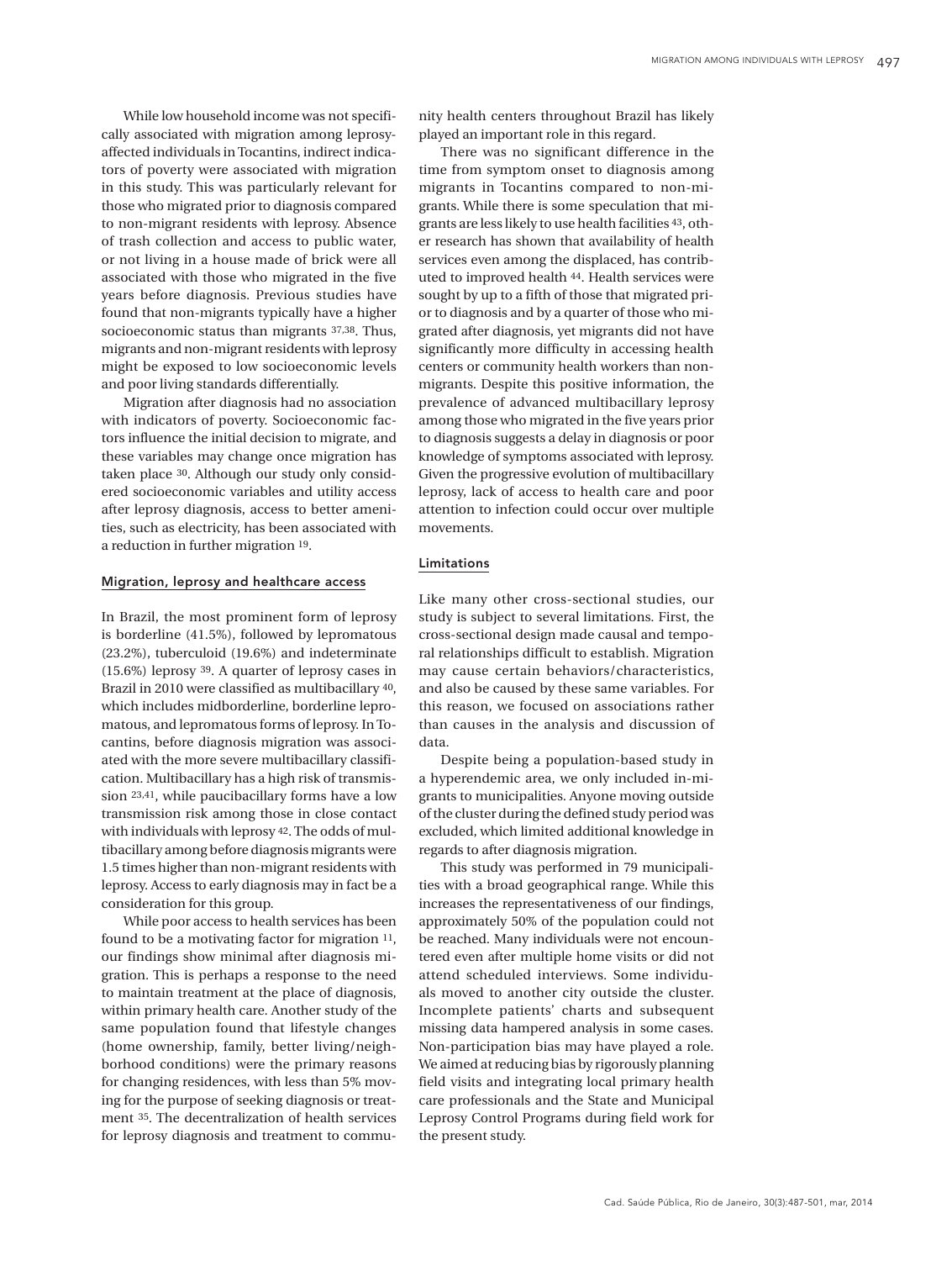A final limitation is that socioeconomic data were collected after migration. Other researchers have noted the difficulty in differentiating between migrant and non-migrant households because socioeconomic factors may influence the decision to migrate, and these same variables may change once migration has taken place 31. In addition, current economic conditions do not account for latency in leprosy, which can manifest up to decades after exposure.

## Conclusions

This is the first major systematic study exploring migration in leprosy-affected individuals. In this population in a highly endemic area, factors associated with poverty were associated with migration.

Attention to reaching possibly infected and highly mobile populations in Brazil should be a focus to prevent further transmission of the disease and development of disabilities among those infected. This is particularly important in endemic states, with high in- and between- municipality migration, such as Tocantins. Attention to low-income rural areas should take into account difficulties with transportation. Ease of healthcare access provides the opportunity to reduce disability and increase leprosy control.

Newly emerging trends of circular migration provide an opportunity to investigate these patterns and their relationship to disease transmission and migration flow between community of origin and destination and should be considered for future studies.

#### Resumen

*Este estudio investiga los factores sociales y clínicos asociados con la migración entre las personas afectadas por lepra. Un estudio transversal se llevó a cabo entre las personas recién diagnosticadas con lepra (2006- 2008), en 79 municipios endémicos en el estado de Tocantins, Brasil (N = 1,074). En total, el 76,2% nacieron en otro municipio diferente a su residencia actual. En los cinco años antes del diagnóstico el 16,7% emigró, y el 3,6% migró después del diagnóstico de lepra. Los resultados reflejan aspectos relacionados con el movi-*

*miento histórico de la población rural-urbana en Brasil. Los indicadores de pobreza fueron sobresalientes entre el grupo de migrantes antes del diagnóstico. La migración tras el diagnóstico se asoció a una migración anterior. La asociación de lepra multibacilar con migración indica que el acceso a la atención médica puede ser un obstáculo para el diagnóstico temprano en el grupo de migrantes antes de la migración.*

*Migración Interna; Lepra; Pobreza*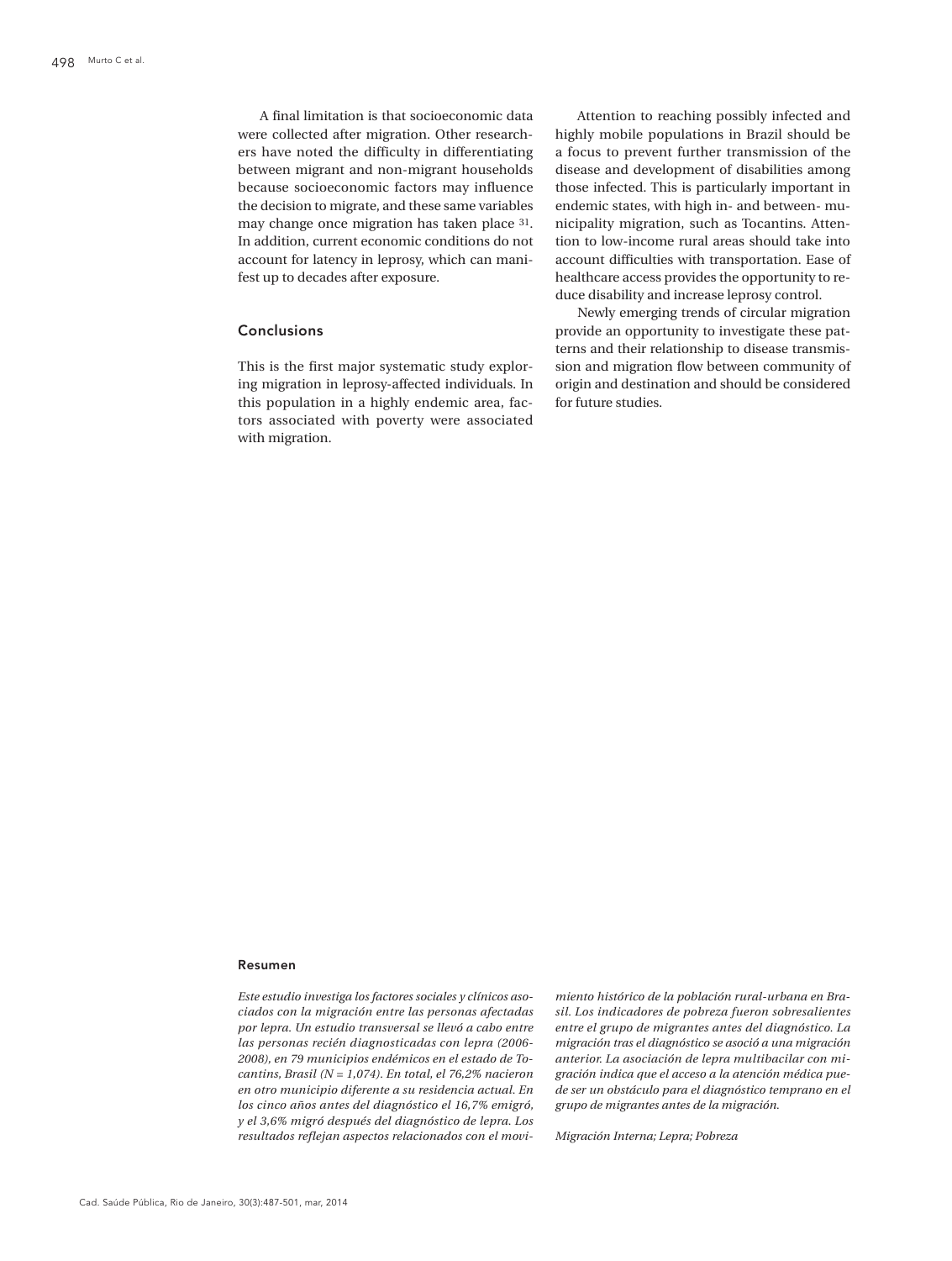#### Contributors

C. Murto contributed with analysis and interpretation of data; drafting the article; revision of the article for important intellectual content; and final approval of the version to be published. L. Ariza contributed to the conception and design, acquisition of data; analysis and interpretation of data; revision of the article for important intellectual content; and final approval of the version to be published. C. H. Alencar contributed to the conception and design, acquisition of data; revision of the article for important intellectual content; and final approval of the version to be published. O. A. Chichava contributed to conception and design, acquisition of data; revision of the article for important intellectual content; and final approval of the version to be published. A. R. Oliveira contributed to conception and design, data entry; revision of the article for important intellectual content; and final approval of the version to be published. C. Kaplan contributed to the conception, data analysis, and writing of the paper. L. F. M. Silva contributed to conception and design; revision of the article for important intellectual content; and final approval of the version to be published. J. Heukelbach contributed to conception and design, acquisition of data; revision of the article for important intellectual content; and final approval of the version to be published.

## Acknowledgments

We thank Adriana Cavalcante Ferreira, Suen de Oliveira Santos, the Health Secretariat of Tocantins, the Municipality Health Secretariats and Primary Health Care Centers. We are also grateful to all patients that kindly agreed to participate in the study. Special thanks to Professor Marcel Tanner, Director of the Swiss Tropical and Public Health Institute (SwissTPH) for insightful review and guidance. This publication is part of the MAPATOPI study (an interdisciplinary project providing evidence for improving the Brazilian leprosy control program), co-financed by CNPq and DECIT.

### References

- 1. World Health Organization. Closing the gap in a generation: health equity through action on the social determinants of health. Geneva: World Health Organization; 2008.
- 2. Aagaard-Hansen J, Chaignat CL. Neglected tropical diseases: equity and social determinants. In: Blas E, Kurup AS, editors. Equity social determinants and public health programmes. Geneva: World Health Organization; 2010. p. 135-57.
- 3. Magalhães MCC, Rojas LI. Diferenciação territorial da hanseníase no Brasil. Epidemiol Serv Saúde 2007; 16:75-84.
- 4. Kerr-Pontes LRS, Montenegro ACD, Barreto ML, Werneck GL, Feldmeier H. Inequality and leprosy in Northeast Brazil: an ecological study. Int J Epidemiol 2004; 33:262-9.
- 5. Aagaard-Hansen J, Nombela N, Alvar J. Population movement: a key factor in the epidemiology of neglected tropical diseases. Trop Med Int Health 2010; 15:1281-8.
- 6. Costa CH, Pereira HE, Araujo MV. Visceral leishmaniasis epidemic in Piaui state Brazil 1980-1986. Rev Saúde Pública 1990; 24:361-72.
- 7. Watts S. The social determinants of schistosomiasis. http://www.tropikanet/review/051114-Schis tosomiasis\_Social\_Determinants/article.pdf (accessed on 23/Jan/2011).
- 8. Ximenes R, Southgate B, Smith P, Neto L. Migration and urban schistosomiasis the case of Sao Lourenco da Mata Northeast of Brazil. Rev Inst Med Trop São Paulo 2000; 42:209-17.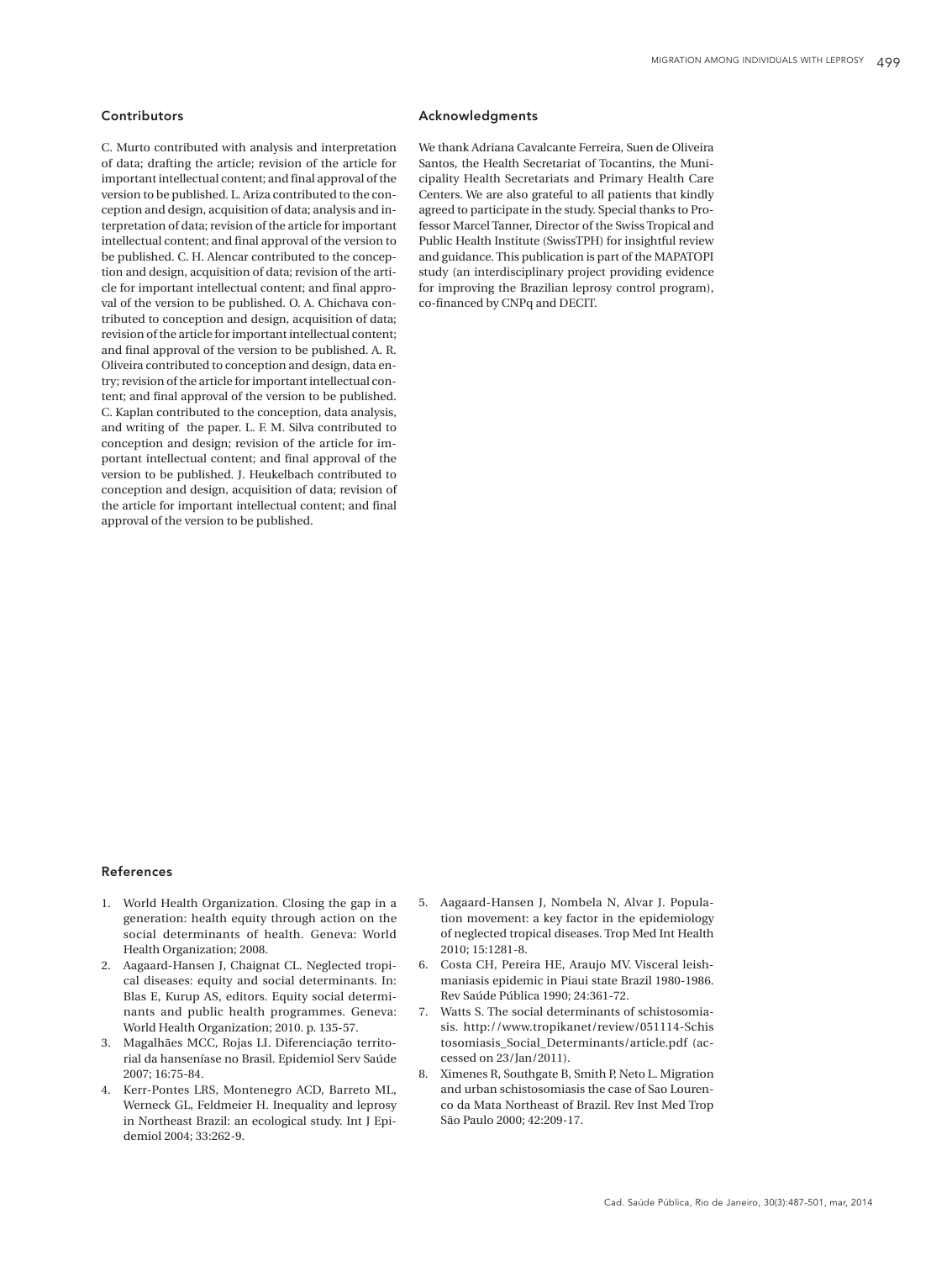- 9. Kloos H, Correa-Oliveira R, dos Reis DC, Rodriques EW, Monteiro LAS, Gazzinelli A. The role of population movement in the epidemiology and control of schistosomiasis in Brazil: a preliminary typology of population movement. Mem Inst Oswaldo Cruz 2010; 105:578-86.
- 10. Drumond J, Marcopito L. Migração interna e a distribuição da mortalidade por doença de Chagas, Brasil, 1981/1998. Cad Saúde Pública 2006; 22:2131-40.
- 11. United Nations Development Program. Mobility and migration. A guidance note for human development report teams. New York: United Nations Development Program; 2010.
- 12. Rayp G, Ruyssen I. Africa on the move: an extended gravity model of intra-regional migration. In: Migration, a world in motion: a multinational conference on migration and migration policy. Maastricht: Association for Public Policy Analysis and Management Netherlands; 2010. http://um dcipe.org/conferences/Maastricht/conf\_papers/ Papers/Africa\_on\_the\_Move.pdf (accessed on 17/ May/2011).
- 13. International Organization for Migration. World migration 2008: managing labour mobility in the evolving global economy. v. 4. Geneva: International Organization for Migration; 2008. (IOM World Migration Report Series).
- 14. Ackah C, Medvedev D. Internal migration in Ghana: determinants and welfare impacts. Washington DC: World Bank/West Africa Poverty Reduction and Economic Management Unit; 2010. (World Bank Policy Research Working Paper Series, 5273).
- 15. Golgher A, Rosa CH, Araujo Jr. AF. The determinants of migration in Brazil. In: Proceedings of the 33th Brazilian Economics Meeting. Niterói: Associação Nacional dos Centros de Pós-graduação em Economia; 2005. p. 1-20.
- 16. Deshingkar P, Grimm S. Internal migration and development: a global perspective. Geneva: International Organization for Migration; 2005. (IOM Migration Research Series).
- 17. Golgher A, Rosa CH, Araujo Jr. AF. Determinants of migration in Brazil: regional polarization and poverty traps. Papeles de Población 2008; 56:135-71.
- 18. DeWind J, Holdaway J. Internal and international migration and development: research and policy perspectives. In: DeWind J, Holdaway J, editors. Migration and development within and across borders: research and policy perspectives on internal and international migration. Geneva: International Organization for Migration/Social Science Research Council; 2008. p. 15-26.
- 19. Beguy D, Bocquier P, Zulu EM. Circular migration patterns and determinants in Nairobi slum settlements. Demographic Research 2010; 23:549-86.
- 20. Deshingkar P. Circular internal migration and development in India. In: DeWind J, Holdaway J, editors. Migration and development within and across borders: research and policy perspectives on internal and international migration. Geneva: International Organization for Migration/Social Science Research Council; 2008. p. 161-87.
- 21. Kerr-Pontes LRS, Barreto M, Evangelista C, Rodrigues L, Heukelbach J, Feldmeier H. Socioeconomic environmental and behavioral risk factors for leprosy in North-east Brazil: results of a casecontrol study. Int J Epidemiol 2006; 35:994-1000.
- 22. Sales AM, Leon AP, Duppre NC, Hacker MA, Nery JA, Sarno EN, et al. Leprosy among patient contacts: a multilevel study of risk factors. PLoS Negl Trop Dis 2011; 5:e1013.
- 23. Fine P, Sterne J, Ponninghaus J, Bliss L, Saul J, Chihuana A, et al. Household and dwelling contact as risk factors for leprosy in Northern Malawi. Am J Epidemiol 1997; 146:91-102.
- 24. Richardus JH, Meima A, van Marrewijk C, Croft RP, Smith TC. Close contacts with leprosy in newly diagnosed leprosy patients in a high and low endemic area: comparison between Bangladesh and Thailand. Int J Lepr Other Mycobact Dis 2005; 73:249-57.
- 25. Ministério da Saúde. Portaria nº 3.125, de 7 de Outubro de 2010. Aprova as diretrizes para vigilância, atenção e controle da hanseníase. http://portal.saude.gov.br/portal/arquivos/pdf/ portaria\_n\_3125\_hanseniase\_2010.pdf (accessed on 05/Jun/2013).
- 26. Penna MLF, Gross MAF, Rocha MCN, Penna GO. Comportamento epidemiológico da hanseníase no Brasil. In: Secretaria de Vigilância em Saúde, Ministério da Saúde, organizador. Saúde Brasil 2009: uma análise da situação de saúde e da agenda nacional e internacional de prioridades em saúde. Brasilia: Ministério da Saúde; 2010. p. 295- 318.
- 27. Instituto Brasileiro de Geografia e Estatística. Pesquisa Nacional por Amostra de Domicílios, 2007. http://www.ibge.gov.br (accessed on 29/ Sep/2010).
- 28. Instituto Brasileiro de Geografia e Estatística. Pesquisa Nacional por Amostra de Domicílios, 2008. http://www.ibge.gov.br (accessed on 29/ Sep/2010).
- 29. Instituto Brasileiro de Geografia e Estatística. Censo populacional 2010. Resultados. http://cen so2010.ibge.gov.br/ (accessed on 06/Nov/2011).
- 30. Hossain MZ. Rural-urban migration in Bangladesh: a micro-level study. In: XXIV International Union for the Scientific Study of Population (IUSSP). General Population Conference, 2001. http://www.archive-iussp.org/Brazil2001/s20/ S28\_P02\_Hossain.pdf (accessed on 19/Aug/2012).
- 31. Barbieri AF, Carr DL, Bilsburrow RE. Migration within the frontier: the second generation colonization in the ecuadorian Amazon. Popul Res Policy Rev 2009; 28:291-320.
- 32. Fischlowitz E, Engel M. Internal migration in Brazil. International Migration Review 1969; 3:36-46.
- 33. Barbieri A, Domingues E, Queiroz B, Ruiz R, Rigottin J, Carvalo J, et al. Climate change and population migration in Brazil's Northeast: scenarios for 2025-2050. Popul Environ 2010; 31:344-70.
- 34. Montenegro A. Werneck G. Kerr-Pontes LRS, Feldmeier H. Spatial analysis of the distribution of leprosy in the state of Ceara Northeast Brazil. Mem Inst Oswaldo Cruz 2004; 99:683-6.